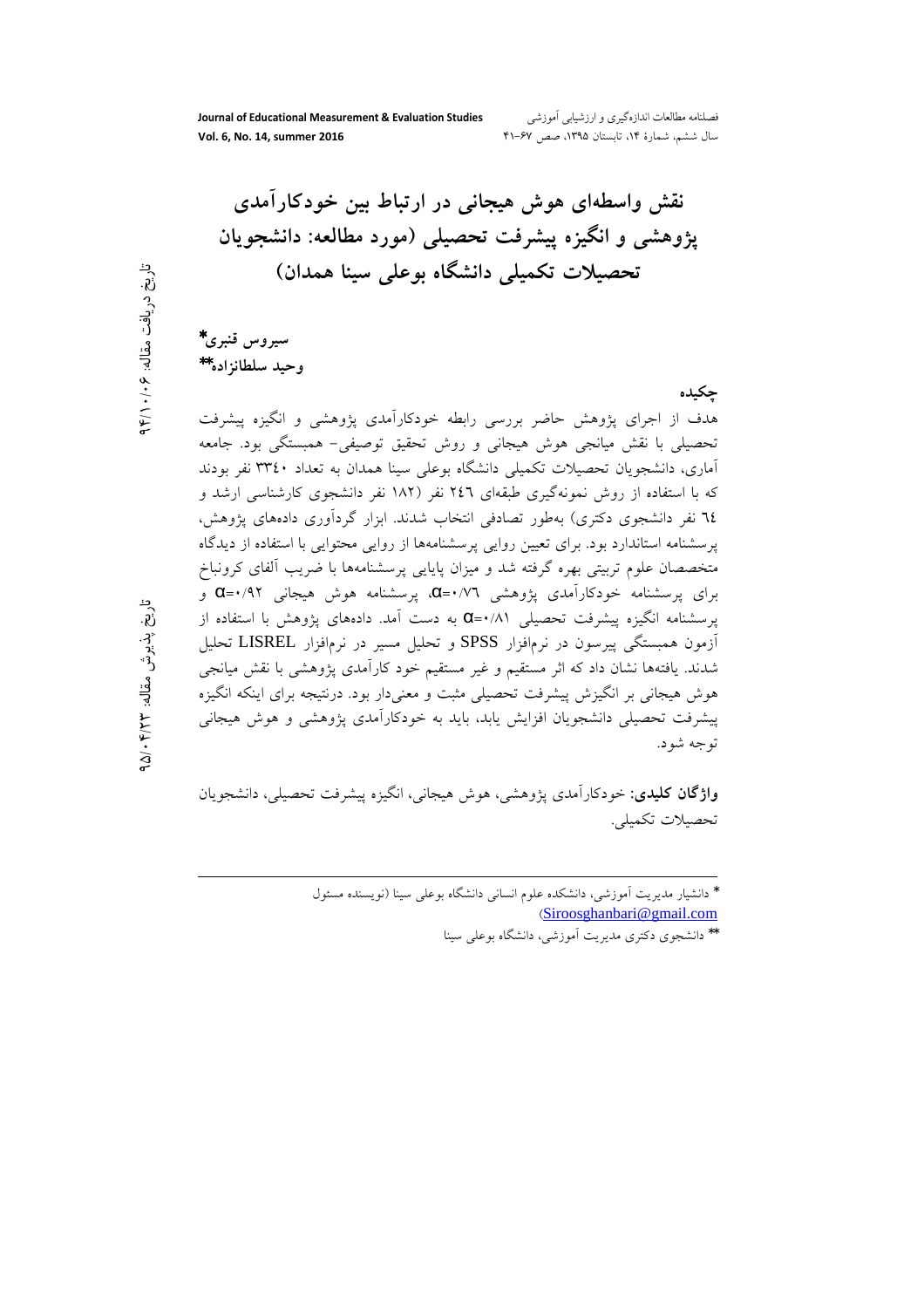مقدمه

دانشجویان هر جامعه، قشر کارآمد و آیندهسازان هر کشور هستند.، گروهی که بخش عمده برنامهریزی و بودجه هر کشور را به خود اختصاص می دهند و پیشرفت تحصیلی آنها، در کسب موفقیتهای آتی شان از اهمیت بهسزایی برخوردار است. بنابراین شناسایی عوامل مؤثر بر انگیزش پیشرفت تحصیلی دانشجویان و توجه به آنها گامی به سوی توسعه پایدار است. یژوهشگران بیان میکنند مهمترین نشانگر بازده علم و برجستهترین نشانگر کاری که هر نظام آموزشی باید انجام دهد، پیشرفت تحصیلی یادگیرندگان است. از این رو موفقیت هر نظام آموزشی بستگی به این دارد که آن نظام تا چه حد و به چه میزانی توانسته است به عملکرد مورد انتظار دست یابد (حسنآبادی و همکاران، ۱۳۹۱). در کنار این مهم در عصر جهانی شدن، بسیاری از دانشگاهها دریافتند که برای بقا و پیشرفت همهجانبه، باید به صورت استراتژیک عمل کنند و یژوهش را جزء لاینفک فرایند برنامهریزی استراتژیک بدانند. بنابراین تلاش می کنند تا منابع و فعالیتهای خود را در قالب آموزش و تحقیق با نگاه استراتژیک برای تغییر محیط بهطور جهتدار با محوریت تقویت انگیزه پژوهشی توسعه دهند (کرامتی، ۱۳۸۸). از این رو یکی از مسائل قابل توجه در حوزه آموزش عالی ارزیابی رفتارهای پژوهشی محققان و بررسی عوامل، دلایل و انگیزههای آنها است (صالحی، کارشکی و اَهنچیان، ۱۳۹٤). فعالیتهای پژوهشی دانشجویان از مهمترین اشکال روندهای آموزشی مراکز دانشگاهی است (مارتوشوی، سینوجینا و شرمتیوا<sup>\</sup>، ۲۰۱٤). به باور یژوهشگران، توسعه و بهبود فعالیتهای پژوهشی دانشجویان، مسئولان و برنامهریزان آموزش عالی را به تکایو برای تدوین سیاستها و راهبردهای توسعهای و ایجاد پایگاههای دانشی و بسترسازی مناسب در این زمینه واداشته است (بانگ و کوراک'، ۱۹۹۹). بنابراین اَموزش و پرورش بهعنوان مهمترین رسالت دانشگاه در جهان معاصر، در تربیت مؤثر دانشجویان و تولید دانش تبلور می یابد (ادیب، فتحی آذر و مولاقلقاچی، ١٣٩٤).

از آنجا که در سالهای اخیر، رشد کمی و کیفی نظام آموزش عالی، گسترش روزافزونی داشته است، پیشرفت تحصیلی، مهمترین شاخص توفیق فعالیتهای علمی

 $<sup>1</sup>$ . Martyushev, Sinogina & Sheremetyeva</sup>

 $^2$ . Bong & Clark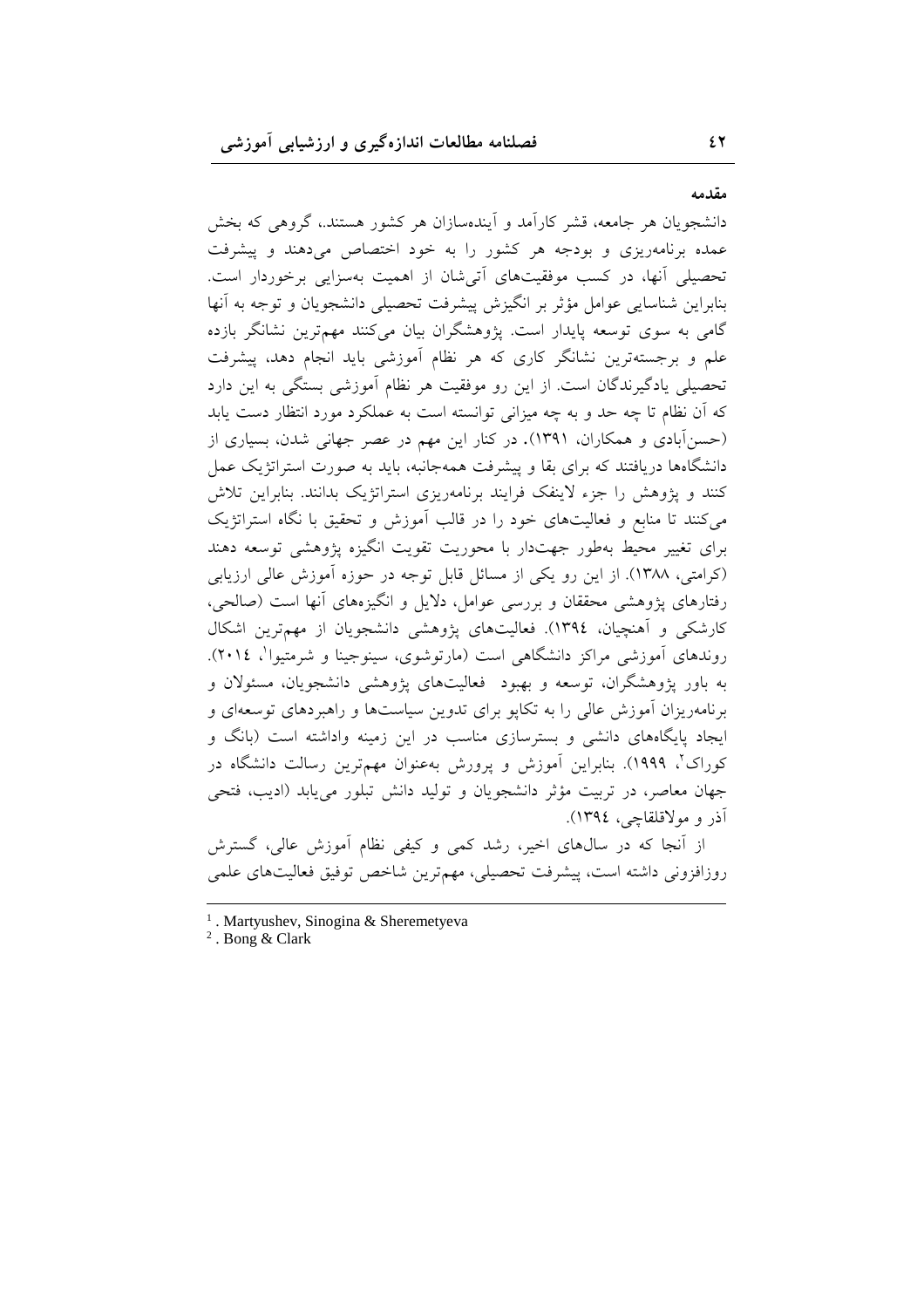و اَموزشی و موضوع با اهمیتی برای سیاستگذاران مراکز اَموزش عالی محسوب میشود. پیشرفت تحصیلی دانشجویان از شاخصهای مهم در ارزشیابی نظامهای ۔<br>آموزشی است و سطوح بالای آن می تواند پیش بینی کننده آینده روشن برای فرد و جامعه باشد و تمام کوشش ها و سرمایهگذاری های هر نظامی، تحقق این هدف است. بر این اساس روانشناسان و متخصصان تعلیم و تربیت به بررسی و شناسایی عوامل اثر گذار بر پیشرفت تحصیلی تأکید کردهاند. نظام آموزش عالی با فراهم کردن شرایطی که دانشجویان را به پروراندن تمامی استعدادها و تواناییهایی که عملاً آنها را به سوی کسب موفقیت رهنمون می سازد یا آنها را در انجام کارهایشان یاری میکند، به مراکزی برای پرورش مهارتهای زندگی مبدل میشود؛ چراکه دانشجویان بهعنوان نیروهای جوان و اَیندهساز کشور، نقش مؤثری را در این زمینه ایفا میکنند. نتیجه نتیجهگرایی که از مشخصههای بارز نظام آموزشی ما است نمی تواند به تنهایی زمینه موفقیت و رشد همهجانبه دانشجویان را فراهم آورد و نیاز توجه به سایر عناصر فردی و محیطی در این خصوص احساس می شود. همچنین با توجه به نقشی که نظام آموزش عالی در رویارویی با مشکلات جامعه دارد، توجه به رویکرد پژوهش مبتنی بر آموزش ضروری به نظر می رسد تا ضمن کاهش شکاف به وجود آمده میان حوزههای آموزشی و پژوهشی، بتوان در راستای برقرار کردن ارتباط مؤثر بین دانشگاه، جامعه و صنعت، سناریوهای کارسازی ارائه کرد. این یژوهش به دو دلیل از مطالعات پیشین متفاوت است: اولاً این مطالعه در زمره مطالعاتی است که به امر شفافسازی تعیین تعیینکنندههای انگیزش پیشرفت تحصیلی<sup>י</sup> با ارزیابی تأثیر خودکارآم*د*ی پژوهشی<sup>۲</sup> مي پردازد؛ ثانياً در اين پژوهش، نقش هوش هيجاني " بهعنوان ميانجي بالقوه در افزايش انگیزه پیشرفت تحصیلی، بررسی شده است. با توجه به مسائل مطرح شده، این پژوهش سعی در بررسی این سؤال دارد که آیا خودکارآمدی پژوهشی با نقش میانجی هوش هيجاني مي تواند بر انگيزش پيشرفت تحصيلي دانشجويان تأثير داشته باشد؟

- <sup>2</sup>. Self efficacy of Research
- <sup>3</sup>. Emotional Intelligence

<sup>&</sup>lt;sup>1</sup>. Academic Achievement Motivation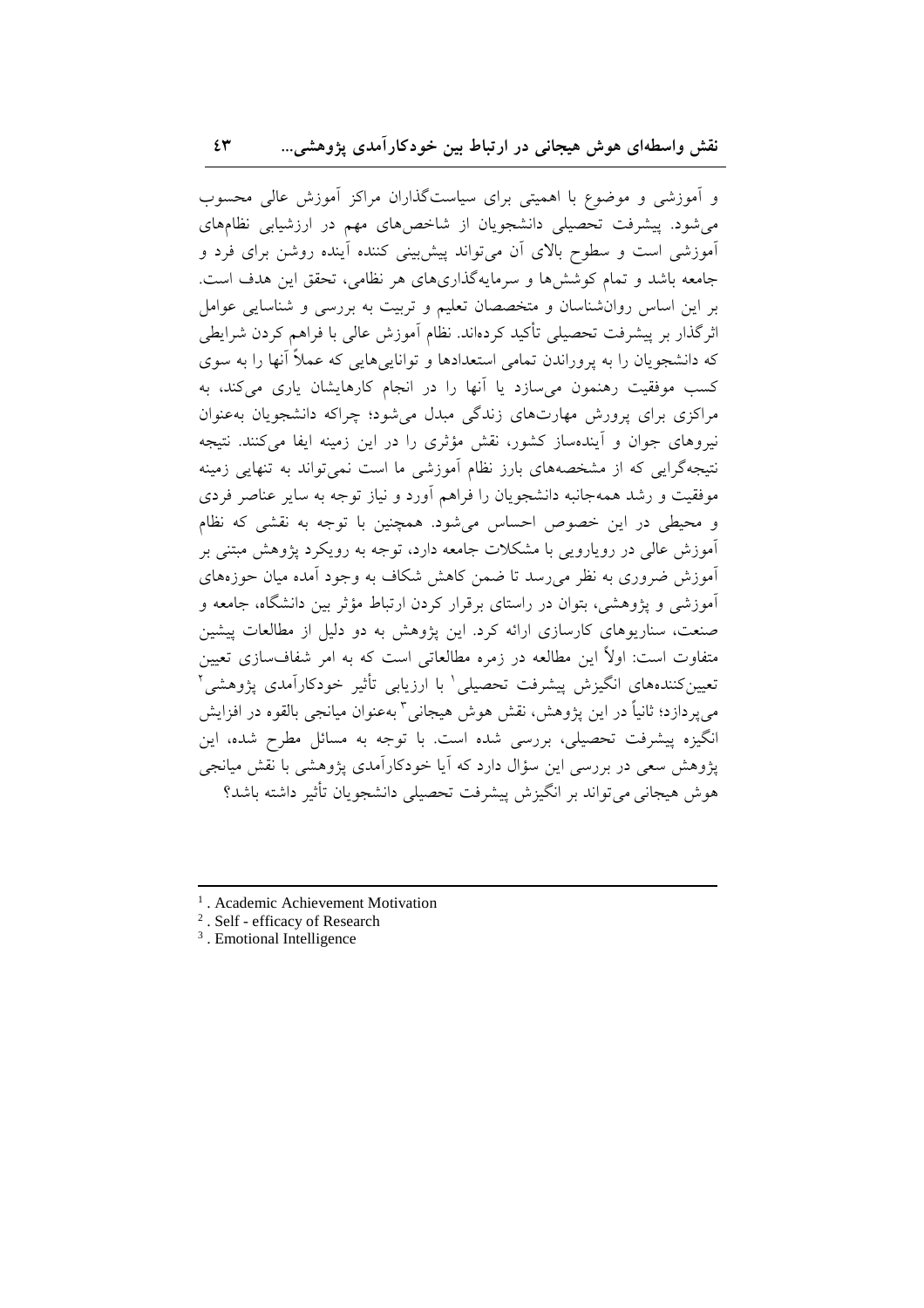ييشينه يژوهش

انگیزش، پدیدهای ذاتی است که تحت تأثیر چهار عامل، یعنی موقعیت (محیط و محرکهای بیرونی)، مزاج (حالت و وضعیت درونی ارگانیزم)، هدف (هدف رفتار، منظور و گرایش) و ابزار (ابزار دستیابی به هدف) قرار دارد (یوسفی، قاسمی و فیروزنیا، ۱۳۸۸). انگیزش حالت و نیروی درونی است که فرد را به فعالیت خاص ترغیب میکند (هرکویج و همکاران'، ۲۰۱٤). انگیزش، مجموعهای از نیروهای پیچیده شامل سائقها، نیازها، حالات تنش یا دیگر سازوکارهایی است که فعالیت اختیاری را برای کسب اهداف مشخصی شروع و حفظ می کند (محمدی و پورشافعی، ۱۳۹۳). نظریههای معاصر به توصیف انگیزش از دیدگاه شناختی تمایل دارند (کلینبراد٬ ۲۰۱۲). در دیدگاه مکانیکی رفتارگرایی، انگیزه، رفتار ناشی از تقویت و تنبیه در نظر گرفته می شود که در نتیجه محرکهای ناخوداًگاه فعال می شود (کینامان و کینامان"، ۲۰۰۱). اما در دیدگاه شناختی فرض بر آن است که افراد، آگاهانه و درنتیجه درک و تفسیر شرایط، رفتار خود را انتخاب میکنند (فان و ویلپامز <sup>؛</sup>، ۲۰۱۰). پیشرفت تحصیلی بهعنوان متغیر وابسته، تحت تأثیر یک عامل نیست، بلکه عوامل متعددی بر اّن تأثیر دارند. واقعیت اّن است که این عوامل و متغیرها چنان با هم تنیده شدهاند و یا یا یکدیگر کنش متقابل دارند که تعیین نقش و سهم هر یک به دشواری امکانپذیر است. با وجود این، تحقیقات نشان میدهند که بین این عوامل، عوامل آموزشی و فردی با ماهیت شناختی و اجتماعی عامل تأثیر گذاری بر انگیزش پیشرفت تحصیلی هستند (ليوارجاني و غفاري، ١٣٨٩؛ رهنما و عبدالملكي، ١٣٨٨). ازجمله متغيرهايي که می تواند بهطور بالقوه بر انگیزش تحصیلی دانشجویان اثر گذار باشد، خود کارآمدی پژوهشی است.

خودکارآمدی، باورهایی است که با نظریه یادگیری اجتماعی برای اولین بار یدیدار شد (رابينز و همکاران°، ٢٠٠٤). در رويکرد شناختي- اجتماعي باندورا (١٩٨٧) خود، مرجعی معرفتی شامل ساختارهای شناختی برای ارائه مکانیسمهای درک، ارزیابی و

<sup>&</sup>lt;sup>1</sup>. Harackiewicz et al

<sup>&</sup>lt;sup>2</sup>. Clinkenbeard

<sup>&</sup>lt;sup>3</sup>. Kinman & Kinman

 $4$ . Fan & Williams

<sup>&</sup>lt;sup>5</sup>. Robbins et al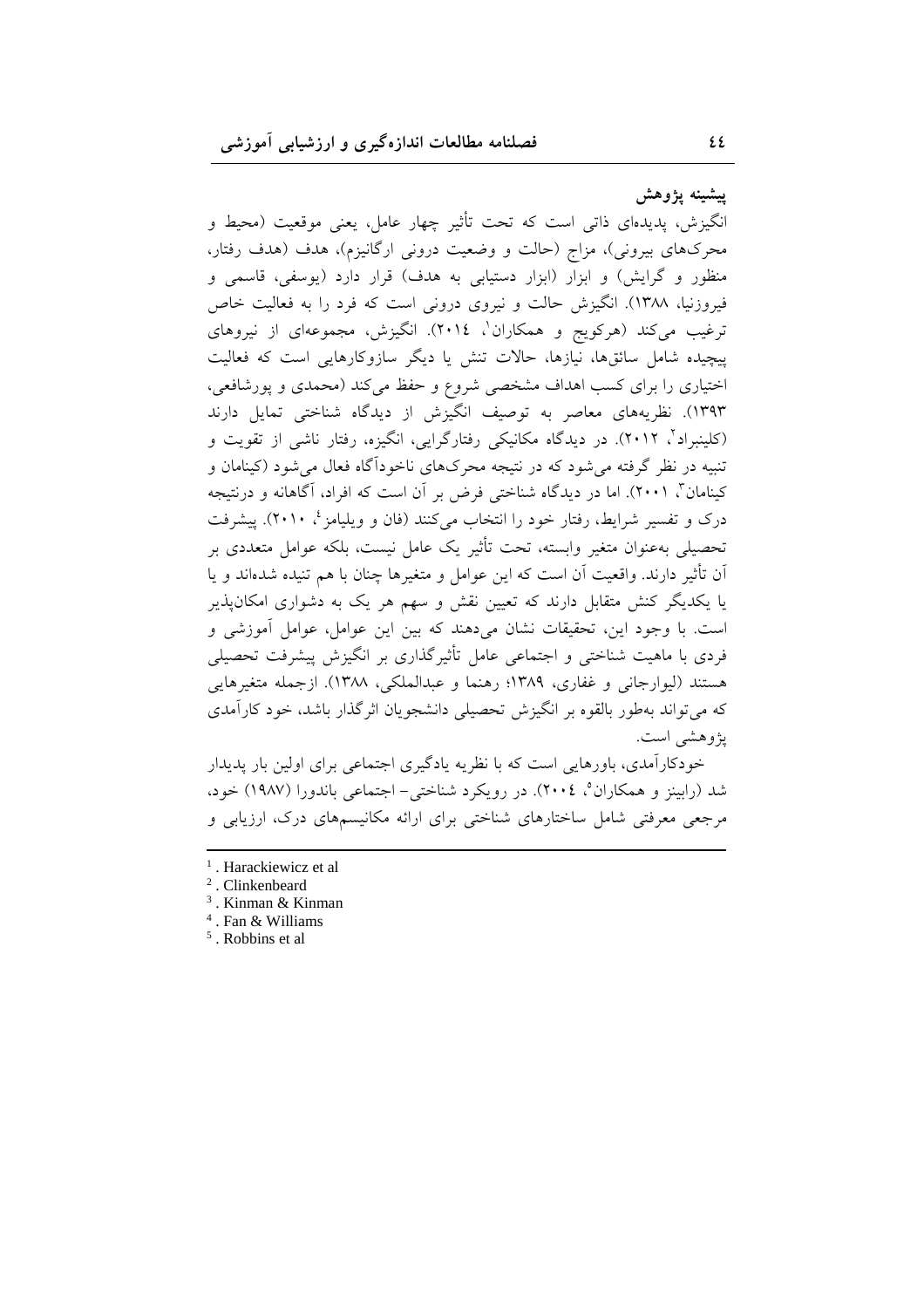تنظیم رفتار تعریف شده است (واسیل و همکاران'، ۲۰۱۱). در این چشمانداز، خود متشکل از مجموعهای از فرایندهای شناختی و سازههای رفتاری است که به قضاوت فرد درباره مهارتها و توانمندیهای خود برای انجام کارهای مختلف می پردازد (پنگ'، ۲۰۱۲). در نظریه خودکارآمدی، آنچه ما در مورد خود باور داریم بهشدت کار و فعالیت ما را تحت تأثیر قرار میدهد (کلاسن، کراچاک و راجانی"، ۲۰۰۸)، خودکارآمدی، باور به توانایی فرد برای انجام اقدامات مورد نیاز برای موفقیت در وظیفهاش است که به یکی از قویترین پیش بینی کنندههای عملکرد در حوزههای مختلف ورزشي، تحصيلي، كسب و كار، آموزش و پرورش و .. ميدل شده است (ولترس ٔ، ۲۰۰۳). با توجه به این، ادراک خودکارآمدی میتواند در رفتار فرد بهراحتی جلوهگر شود؛ چراکه هر فرد با اعتماد به نفس بالا، با انگیزه بیشتر برای اثربخشی فعالیتهای خود تلاش میکند (ایمنگلو°، ۲۰۱۰)؛ درنتیجه، سطوح بالایی از خودکارآمدی می تواند برای انگیزش سودمند باشد (فیتر و همکاران<sup>7</sup>، ۲۰۱۲). از دید باندورا<sup>۷</sup> مهد خودکارآمدی در خانه است. کودک در محیط تحریککننده، به اکتشاف می پردازد و یی می برد اعمالش پیامدهایی به دنبال دارد و به این ترتیب حسی از خود کارآمدی را شکل می دهد (زولا^، ۲۰۰۸). اگرچه منابع اولیه خودکارآمدی در خانه است، اما نظام آموزشی نیز با روش۵ای مختلف میتواند بر خودکارآمدی تأثیر گذارد (ظهرهوند، ۱۳۸۹). خودکارآمدی افراد، سطح انگیزش آنها را با کنترل میزان کوشش و زمان پایداری در برابر موانع پیش رو تعیین میکند (مهبد و فولادچنگ، ۱۳۹۱). در این بین، خودکارآمدی پژوهشی، مفهومی است که در سال های اخیر به آن توجه شده است و با استفاده از آن، می توان میزان آمادگی افراد در رابطه با فعالیتهای پژوهشی را مورد سنجش قرار داد (رضایبان و همکاران، ۱۳۹٤). بر این اساس می توان گفت که

- $<sup>1</sup>$ . Vasile et al</sup>
- $2$ . Peng
- <sup>3</sup>. Klassen, Krawchuk, & Rajani
- <sup>4</sup>. Wolters
- $5$ . Eminoglu
- <sup>6</sup>. Feyter et al
- $7.$  Bandura <sup>8</sup>. Zulla
-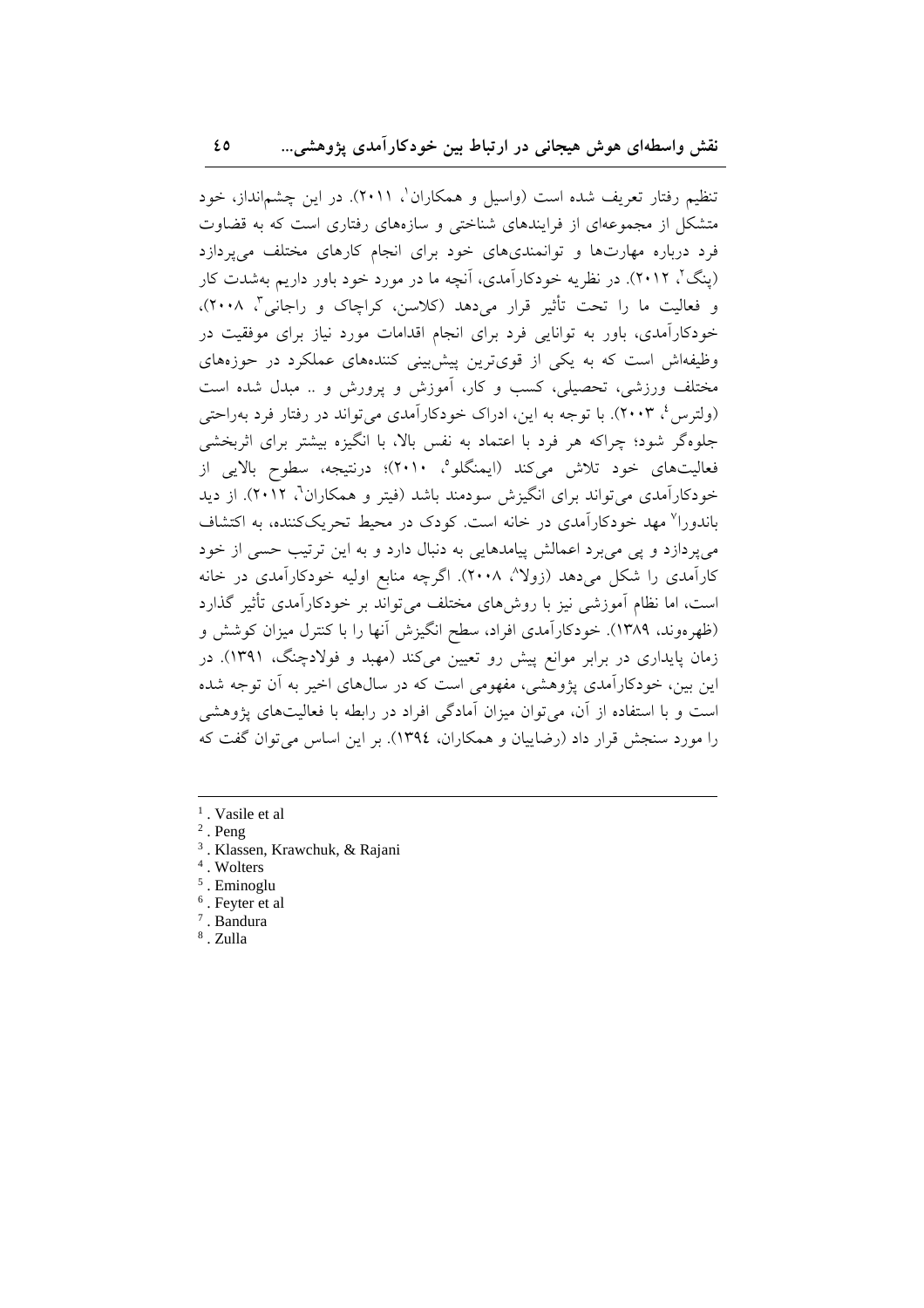خودکارآمدی پژوهشی، میزان اعتماد افراد به توانایی خود در انجام فعالیتهای مختلف پژوهشی است (کارشکی و بهمنآبادی، ۱۳۹۲).

پژوهشگران بیان میکنند که برای رسیدن به سطح بالایی از مهارتهای تحصیلی، علاوه بر تواناییهای شناختی کلی، فرد باید به رشد مناسب در جنبههایی همچون کنترل هیجانات و عواطف دست یابد. به معنای دیگر دانشجویان بدون دستیابی به این مؤلفهها که هوش هیجانی را میسازند قادر به یادگیری بهینه موضوعات درسی نخواهند بود (ثمري و طهماسبي، ١٣٨٦). هوش هيجاني، نشان(دهنده درک احساسات خود از احساسات مردم و درنتیجه درک بهتر و زندگی بهتر بدون زندگی کردن با مردم است که به ارتباطی بهتر با دیگران در تمام سطوح و سطح بالاتری از عزت نفس و ارزش شخصی منجر میشود (میتروفان و سیروکراف<sup>7</sup>، ۲۰۱٤). بار–آن<sup>۲</sup> (۱۹۹۷) ازجمله طرفداران نظریههای ترکیبی نیز اعتقاد دارد که هوش هیجانی، توانایی غیر شناختی است که سازگاری با محیط در جهت کاهش فشارهای وارده شده به فرد از سوی محیط را در پی دارد (براکت، مایر و وارنر "، ٢٠٠٤). درواقع، هوش هیجانی نوعی رهبری است که در سطوح مختلف سلسلهمراتب شخصیت، نفوذ و جریان دارد (سايلينگ، نلسن و يتريدز، ٢٠١٤). گلمن (١٩٩٨) اعتقاد دارد كه هوش هيجاني، توانایی به رسمیت شناختن خود و دیگران است که به مدیریت احساسات در تعامل با دیگران می پردازد (گوتاپ و کومار<sup>ت</sup>، ۲۰۱۰؛ نورازیلا و راملی <sup>۷</sup>، ۲۰۱٤). در طول زمان نویسندههای متعددی با توجه به ساختار فکری وابسته به آن، اجزای هوش هیجانی را شناسایی کردهاند؛ ازجمله مایر و ساووی^ (۱۹۹۰) هوش هیجانی را شامل آگاهی از احساسات فردی، مدیریت احساسات، خودانگیزی و روابط اجتماعی تعریف می کنند (تیرگری، ۱۳۸۵). گلمن، هوش هیجانی را زیر مؤلفههای خودآگاهی، خودمدیریتی، آگاهی اجتماعی و مهارتهای اجتماعی معرفی میکند (صبحی

<sup>1</sup>. Mitrofan & Cioricaru

- <sup>3</sup>. Brackett, Mayer & Warner
- $4$ . Siegling, Nielsen & Petrides
- $5$ . Goleman
- <sup>6</sup>. Gupta & Kumar
- <sup>7</sup>. Noorazzila & Ramlee
- <sup>8</sup>. Maryr & Salovey

 $2$ . Bar-on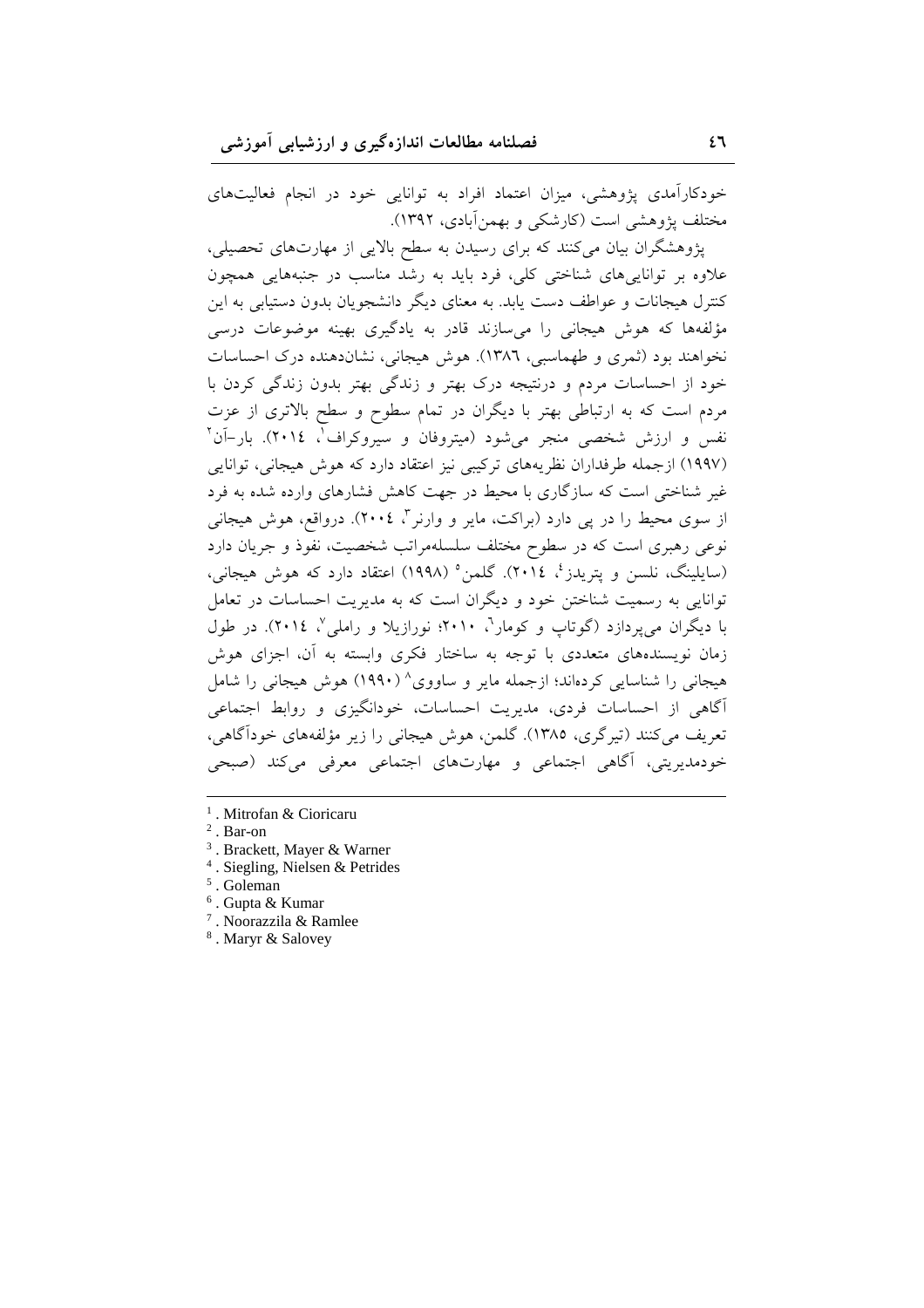قراملکی، ۱۳۹۱؛ پترویچ و دوبرسکف'، ۲۰۱٤). بار–آن، هوش هیجانی را در قالب مؤلفههای خوش بینی، خوددستیابی، خرسندی، استقلال و مسئولیتیذیری اجتماعی میدانند (فقیهی یور و همکاران، ۱۳۸۹). یژوهشگران دیگر نیز هوش هیجانی را شامل توانايي هايي مثل، برانگيختن خود، مقاومت در مواجه شدن با ناكامي، كنترل تكانهها و به تأخیر انداختن خوشیها، تنظیم خلق خود، همدلی کردن و امیدوار بودن میدانند (وندرزی، تیس و اسچاکل'۱۰، ۲۰۱۰). هوش هیجانی، عامل مؤثر و تعیینکننده در برأيندهاي زندگي واقعي مانند موفقيت در مدرسه و تحصيل، موفقيت در شغل و روابط بین شخصی و بهطور کلی در کنش وری سلامت است (سیاروچی، دیان و اندرسون"، ۲۰۰۸). علاوه بر این، هوش هیجانی نقش اساسی در دانشگاهها ایفا می کند؛ چراکه مطالعات نشان داده است که دانشجویان با سطوح بالایی از هوش هیجانی، کمتر مضطرب هستند و دارای سطوح بیشتری از اعتماد به نفس و تمایل به استفاده از استراتژیهای بیشتری برای حل مشکلات هستند (سالوی و همکاران<sup>؛</sup>، ۲۰۰۲؛ آنتونانزاس و همکاران°، ۲۰۱٤). بنابر این اهمیت هوش هیجانی میان متخصصان تعلیم و تربیت روز به روز در حال افزایش است، به نحوی که امروزه در طراحی برنامههای خود از هوش هیجانی بهعنوان عامل تسهیل کننده و سازگارکننده یادگیرنده استفاده می کنند (ایزدی، ابوالقاسمی و رستمی، ۱۳۹۰).

مطالعات نشان می دهد توجه به عواملی که به انگیزش پیشرفت تحصیلی منجر شده و مانع از افت آن شود از اهمیت ویژهای برخوردار است. هوش هیجانی ازجمله عواملی است که برخی از تحقیقات به آن اشاره کردند. در برخی پژوهشها، هوش هیجانی با پیشرفت تحصیلی و موفقیت تحصیلی همبستگی مثبت نشان داده است (تمنایے فر، صدیقی و سلامی محمدآبادی، ۱۳۸۹؛ لیوارجانی و غفاری، ۱۳۸۹؛ حنیفی و جویباری، ۱۳۸۹). افرادی همچون سارف (۲۰۰۸) نیز تأثیر هوش هیجانی بر موفقیت تحصیلی را مثبت نشان داده است. او خاطرنشان میکند که در بسیاری از موارد و در انجام دادن برخی از تکالیف تحصیلی، نقش هوش هیجانی حتی بالاتر از

<sup>&</sup>lt;sup>1</sup>. Petrovici & Dobrescu

<sup>&</sup>lt;sup>2</sup>. Van der zee, Thijs & Schakel

<sup>&</sup>lt;sup>3</sup>. Ciarrochi, Dean & Anderson

<sup>&</sup>lt;sup>4</sup>. Salovey et al

 $^5$ . Antoñanzas et al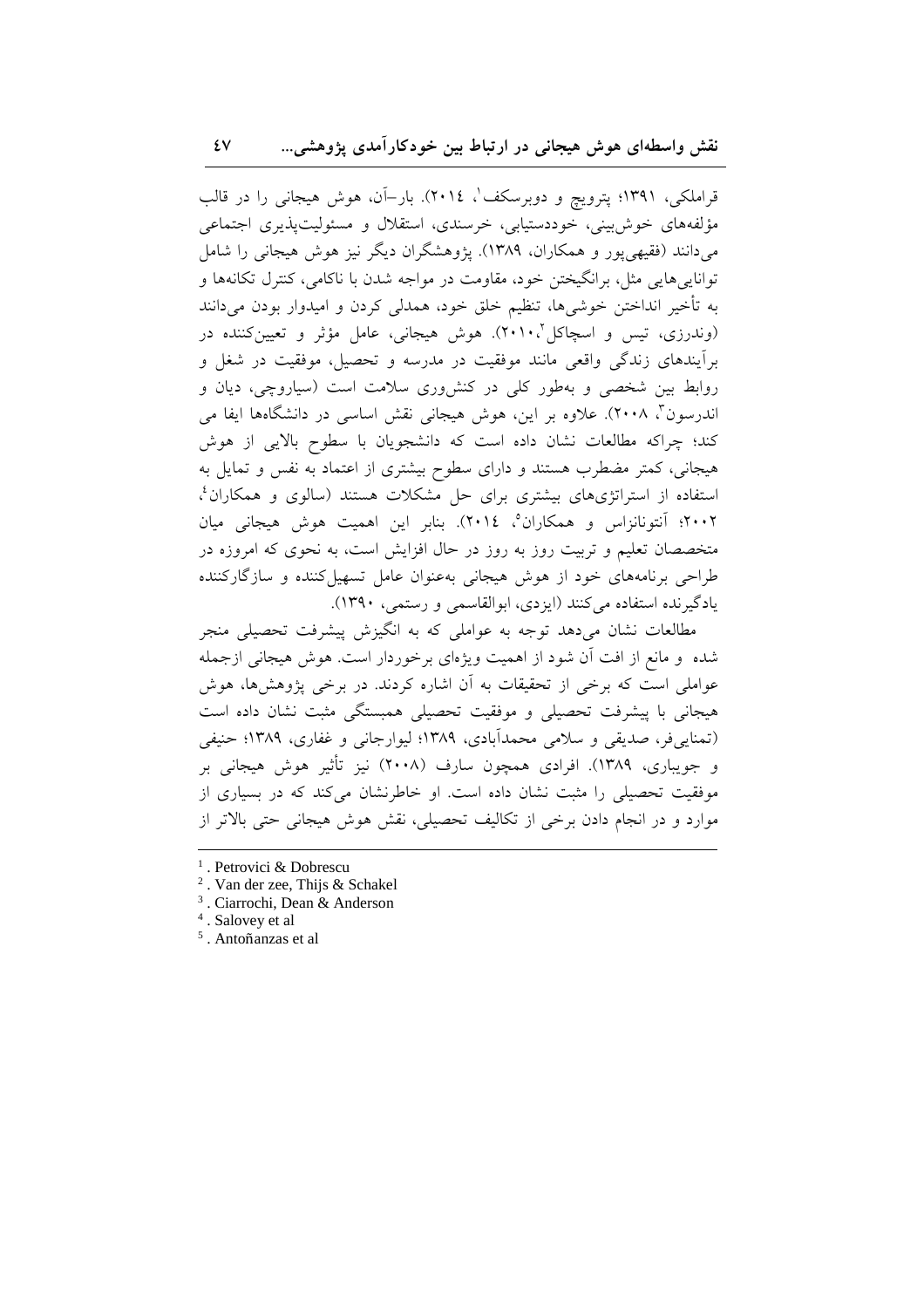هوش شناختی است (اکبری و آقایوسفی، ۱۳۸۹). در مطالعه و بررسی صبحی قراملکی (۱۳۹۱) مشخص شد که هوش هیجانی با انگیزه پیشرفت، رابطه مثبت معنی معنیدار دارد. یافتههای این پژوهش نشان داد دانش[موزانی که هوش هیجانی بالایی دارند به ادراک واقع بینانهتری در روابط بین فردی دست می یابند و این توانایی در كسب انگيزه پيشرفت به آنها كمك ميكند. بالا بودن انگيزه پيشرفت نيز به افزايش احساس خودکارآمدی و افزایش انگیزه تحصیلی میانجامد. ثمری و طهماسبی (١٣٨٦) نشان دادند كه بين هوش هيجاني و پيشرفت تحصيلي دانشجويان رابطه مثبت و معنیداری وجود دارد. کشاورزی ارشدی (۱۳۸۸) گزارش کرد که هوش هیجانی توان پیش بینی مثبت و معنیدار انگیزه پیشرفت و عملکرد تحصیلی را دارد. همچنین مطالعات نشان داده است که خودکارآمدی میتواند بر تعلل تحصیلی (کلاسن و همکاران، ۲۰۰۸)، عملکرد تحصیلی (ونکور و کندال'، ۲۰۰٦)، پیشرفت تحصیلی (یازیسی، سیاس و آلتان'، ۲۰۱۱)، حل مسئله و شرکت فعالانه در فعالیتهای یادگیری (التونسی و همکاران"، ۲۰۱۰)، افزایش بار شناختی (واسیل و همکاران، ۲۰۱۱)، درک مطلب (یوگورتو<sup>،</sup> ۲۰۱۳) اثر مثبت و معنی۵اری داشته باشد. در مطالعه و بررسی میری و دری (١٣٩٤) مشخص شد که رابطه مثبت و معنی داری بین خودکارآمدی و نیز مؤلفههای خودآگاهی و مهارت اجتماعی با انگیزه پیشرفت تحصيلي وجود دارد.

برای نیل به هدف اصلی پژوهش و بهمنظور پیشبینی احتمالی وجود رابطه بین متغیرهای پژوهش، با توجه به پیشینه نظری و تجربی پژوهش الگویی طراحی شده است. تأثيرات مستقيم و غير مستقيم متغيرهاي مذكور بر انگيزه ييشرفت تحصيلي، با ارزیابی روابط میان متغیرها و معنیدار بودن روابط هرکدام و براورد ضریب برازش لگو، بررسی میشود. الگوی مفهومی پژوهش حاضر در شکل (۱) نمایش داده شده  $\overline{a}$ است.

<sup>&</sup>lt;sup>1</sup>. Vancouver & Kendall

<sup>2</sup> . Yazici, Seyis & Altun

<sup>&</sup>lt;sup>3</sup>. Altunsoy et al

<sup>4</sup> . Yogurtu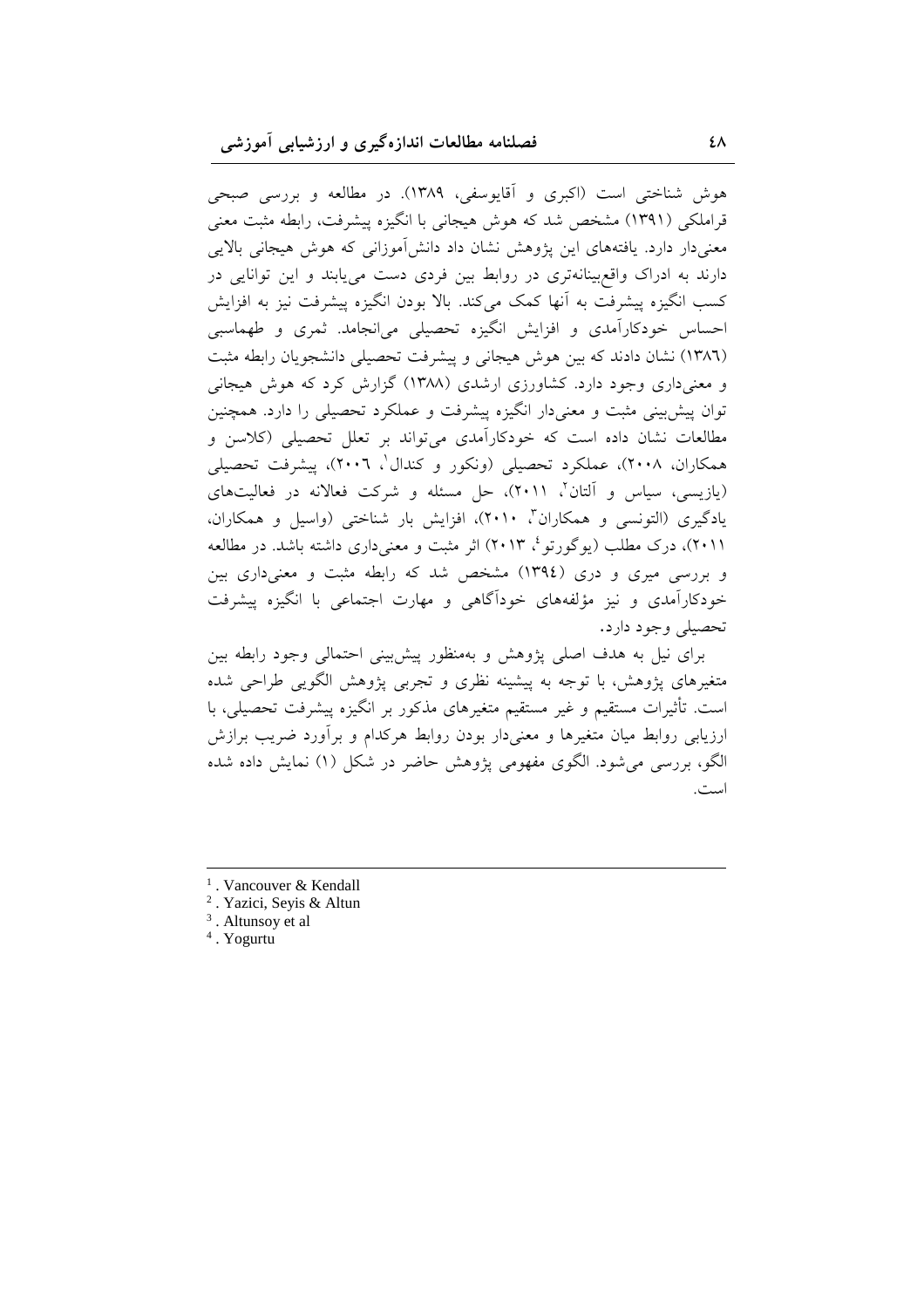

شکل (۱) مدل مفهومی پژوهش

## فرضيههای یژوهش

١. خودکارآمدی پژوهشی با انگیزش پیشرفت تحصیلی همبستگی معنیداری دار د.

خودکارآمدی پژوهشی با هوش هیجانی همبستگی معنیداری دارد.  $\cdot$ هوش هیجانی با انگیزش پیشرفت تحصیلی همبستگی معنیداری دارد.  $\mathbf{r}$ ٤. خودکارآمدی یژوهشی با انگیزش پیشرفت تحصیلی با نقش میانجی هوش هیجانی همبستگی معنیداری دارد. ۵. پین دیدگاه دانشجویان در خصوص خودکارآمدی پژوهشی، هوش هیجانی و انگیزش پیشرفت تحصیلی بر اساس مقطع تحصیلی تفاوت معنیداری وجود دارد.

## روش يژوهش

روش پژوهش، توصیفی از نوع همبستگی است. جامعه آماری، ۳۳٤۰ نفر از دانشجویان تحصیلات تکمیلی دانشگاه بوعلی سینای همدان بود که با استفاده از روش نمونهگیری تصادفی طبقهای متناسب با حجم، ٢٤٦ نفر (١٨٢ نفر دانشجوی کارشناسی ارشد و ۲٤ نفر دانشجوی دکتری) بهعنوان نمونه انتخاب شدند. برای تعیین حجم نمونه مورد نظر با توجه به حجم جامعه آماری از فرمول کوکران استفاده شده است. به منظور رعایت ملاحظات اخلاقی، آزمودنیها کد داشتند و محرمانه ماندن اطلاعات و اصل رازداری رعایت شد. برای گردآوری دادههای پژوهش از پرسشنامه استاندارد به شرح زیر استفاده شد.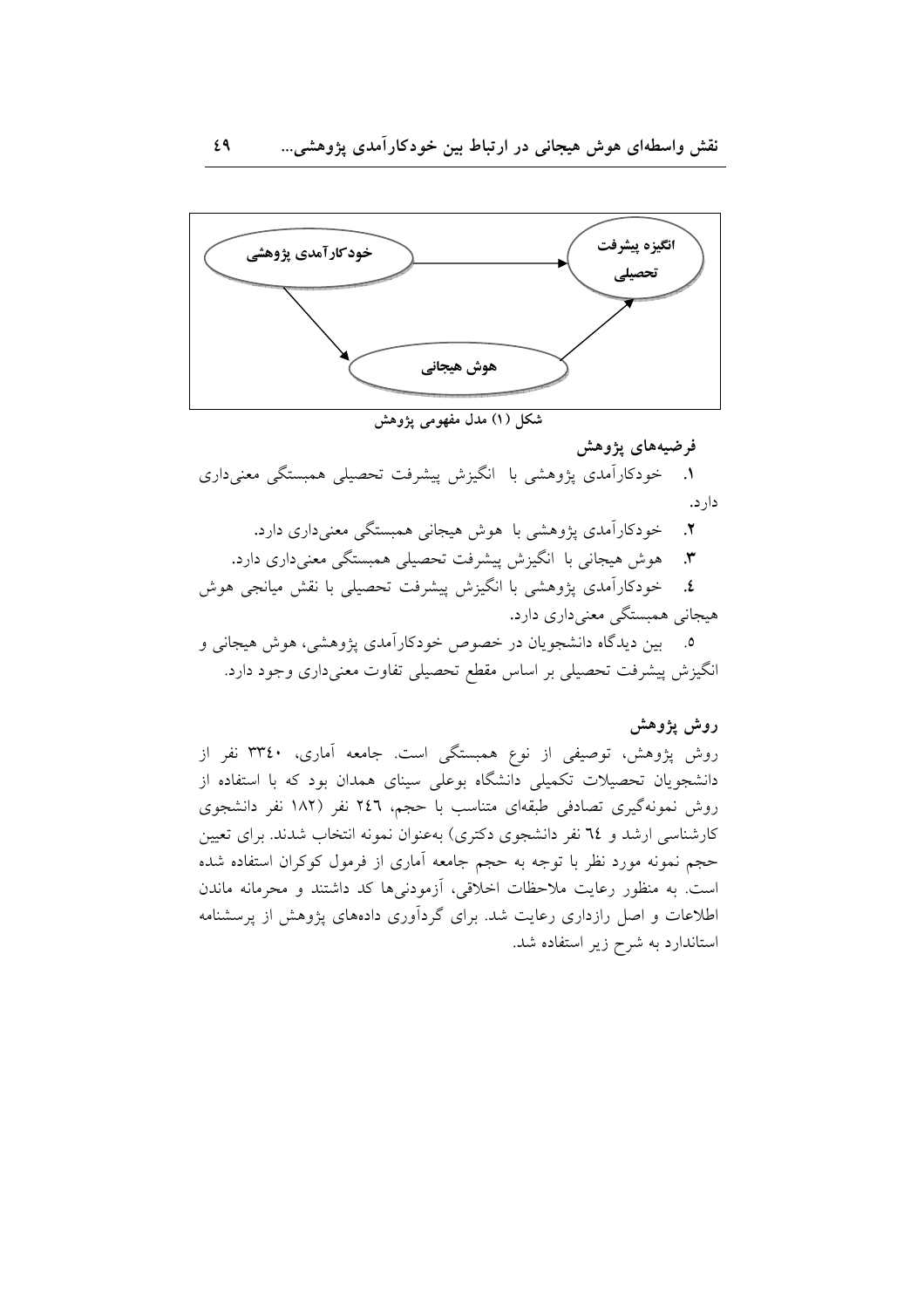**پرسشنامه خودکارآمدی پژوهشی**: برای بررسی خودکارآمدی پژوهشی دانشجویان از پرسشنامه خودکارآمدی بی اسچک، هربرت و برد<sup>ا</sup> (۱۹۹۲) استفاده شد. یرسشنامه دارای ٤٨ گویه است و از چهار خرده مقیاس (توانایی انجام دادن وظایف اولیه پژوهش، توانایی اجرایی پژوهش، توانایی تحلیل و ارائه نتایج، توانایی همکاری در اجرای پژوهش) تشکیل شده است. این پرسشنامه توسط کارشکی و بهمنآبادی (۱۳۹۲) اعتبارسنجی شده است. در یژوهش مذکور پایایی پرسشنامه بر اساس ضریب آلفای کرونباخ ۰/۹۷ به دست آمد. نتایج تحلیل عاملی پرسشنامه خودکارآمدی پژوهشی، چهار بعد مورد نظر را به دست آورد که در آن ۵۸ درصد واریانس سؤال&ا استخراج شده بود. آزمون KMO=۰/۷۳۹ و بارتلت (P<۰/۰۰۰) نشان داد که حجم نمونه کافی است و این عوامل در جامعه آماری وجود دارد. نتایج بارهای عاملی بالاتر از ۰/۳ چرخش متعامد، چهار بعد مورد نظر را به دست آورد. پایایی پرسشنامه در پژوهش حاضر بر اساس ضریب آلفای کرونباخ ۰/۷٦ به دست آمد.

**پرسشنامه هوش هیجانی**: برای بررسی هوش هیجانی دانشجویان از مدل گلمن (۱۹۹۸) استفاده شد. پرسشنامه دارای ۲۸ گویه است و از چهار خرده مقیاس (خوداًگاهی، خود مدیریتی، آگاهی اجتماعی و مدیریت رابطه) تشکیل شده است. این پرسشنامه توسط صبحی قراملکی (۱۳۹۱) اعتباریابی شده است. در پژوهش مذکور پایایی پرسشنامه ۰/۹۱ بر اساس ضریب آلفای کرونباخ به دست آمد. نتایج تحلیل عاملی پرسشنامه هوش هیجانی، چهار مؤلفه مورد نظر را به دست داد که در آن ۷۲ درصد واریانس سؤال۱ها استخراج شده بود. آزمون ۱٬۸۹۲ = KMO و بارتلت (P<۰/۰۰۰) نشان داد که حجم نمونه کافی است و این عوامل در جامعه آماری وجود دارد. نتایج بارهای عاملی بالاتر از ۰/۳ چرخش متعامد، چهار مؤلفه مورد نظر را به دست آورد. پایایی پرسشنامه هوش هیجانی در پژوهش حاضر بر اساس ضریب آلفای کرونباخ ۰/۹۲ به دست آمد.

پرسشنامه انگیزش پیشرفت تحصیلی: برای بررسی انگیزش پیشرفت تحصیلی دانشجو بان از مدل والرند و همکاران (۱۹۹۲) استفاده شد. پرسشنامه دارای ۲۸ گویه است و از سه خرده مقیاس (انگیزش درونی، انگیزش بیرونی و بی\نگیزگی) تشکیل

<sup>1</sup>. Bieschke, Herbert & Bard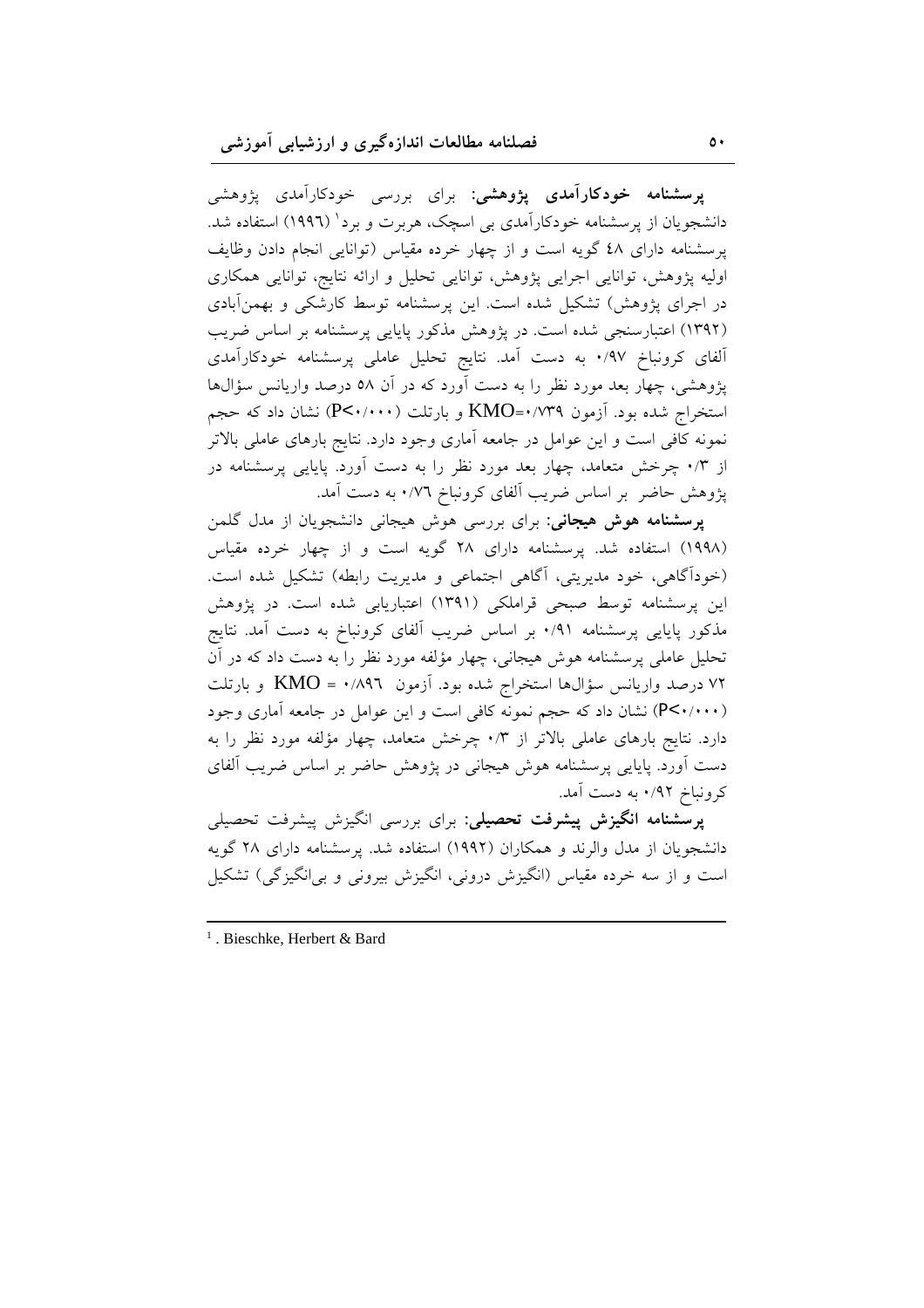شده است. این پرسشنامه توسط ویسانی و همکاران (۱۳۹۱) اعتباریابی شده است. در یژوهش مذکور پایایی پرسشنامه به تفکیک برای ابعاد انگیزش درونی ۰/۸٤، انگیزش بیرونی ۰/۸٦ و بیانگیزگی ۰/٦٧ بر اساس ضریب آلفای کرونباخ به دست آمد. نتایج تحلیل عاملی پرسشنامه انگیزش پیشرفت تحصیلی، سه مؤلفه مورد نظر را به دست داد که در آن ٥٧ درصد واریانس سؤالها استخراج شده بود. آزمون ٢٤٣/٠ = KMO و بارتلت (P<۰/۰۰۰) نشان داد که حجم نمونه کافی است و این عوامل در جامعه آماری وجود دارد. نتایج بارهای عاملی بالاتر از ۰/۳ چرخش متعامد، سه مؤلفه مورد نظر را به دست آورد. پایایی پرسشنامه انگیزش پیشرفت تحصیلی در پژوهش حاضر بر اساس ضریب الفای کرونباخ ۰/۸۱ به دست آمد.

تجزیه و تحلیل دادهها با استفاده از نرمافزار آماری SSPS16 و LISREL در دو سطح توصیفی و استنباطی انجام شد. در سطح توصیفی از آمارههایی نظیر میانگین، انحراف استاندارد، کجی و کشیدگی و در سطح استنباطی از آزمونهای ضریب همبستگی پیرسون بهره گرفته شده است. همچنین برای تعیین میزان و توان تأثیر خودکارآمدی پژوهشی، هوش هیجانی بر انگیزش پیشرفت تحصیلی از نرمافزار آماری LISREL استفاده شده است.

يافتههاى يژوهش در جدول (۱) شاخصهای توصیفی متغیرها شامل میانگین، انحراف استاندارد، چولگی و کشیدگی ارائه شدهاند. کلاین' (۲۰۱۱) پیشنهاد میکند که در مدل یابی علّی، ۔<br>توزیع متغیرہا باید نرمال باشد. او پیشنھاد میکند که قدر مطلق چولگی و کشیدگی متغیرها به ترتیب نباید از ۳ و ۱۰ بیشتر باشد. با توجه به جدول (۱) قدر مطلق چولگی و کشیدگی تمامی متغیرها کمتر از مقادیر مطرح شده توسط کلاین (۲۰۱۱) است. بنابراین پیشفرض مدل،یابی علّی یعنی نرمال بودن تکمتغیری برقرار است. در جدول (۲) ماتریس همبستگی متغیرهای یژوهش ارائه شدهاند.

 $<sup>1</sup>$ . Kline</sup>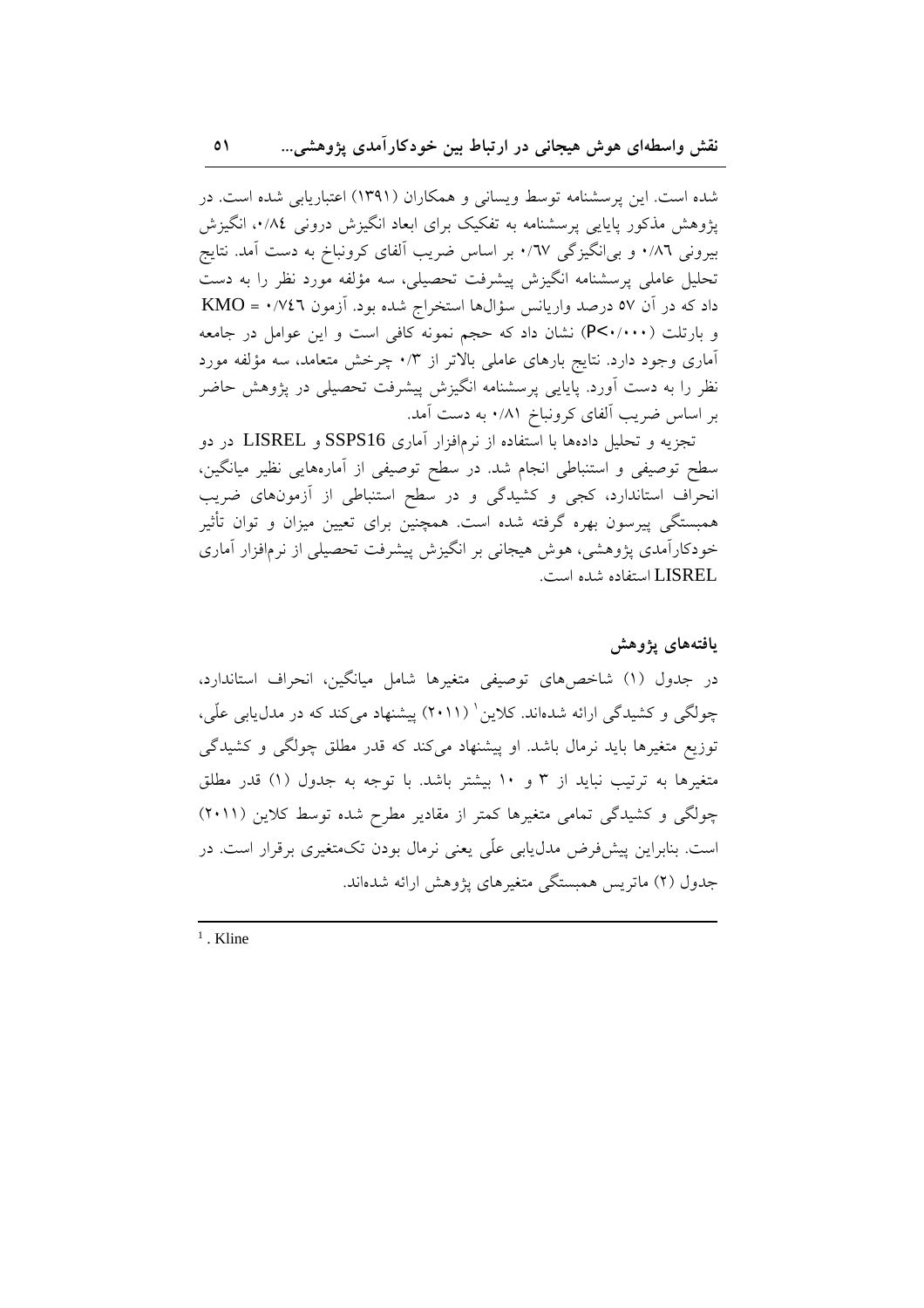| كشيدگى               | چولگی                  | انحراف استاندارد            | ميانگين                   | متغير                |
|----------------------|------------------------|-----------------------------|---------------------------|----------------------|
| $-140$               | $\cdot/\cdot\cdot\vee$ | $\cdot/\Lambda$             | $\mathbf{r}/\mathbf{r}$ 0 | خودكارأمدى پژوهش     |
| $-\cdot$ /۲ $\wedge$ | $\cdot/\cdot \wedge$   | $\cdot$ / $\vee$ $\uparrow$ | $\mathsf{r}/\mathsf{v}$   | هوش هيجاني           |
| $-4/9V$              | $\cdot$ / $\cdot$ \    | $\cdot/\lambda$             | $\mathbf{r}/\mathbf{r}$   | انگيزش پيشرفت تحصيلي |

جدول (۱) شاخصهای توصیفی متغیرهای پژوهش

| ------<br>. |                              |                         |                      |             |  |  |  |  |
|-------------|------------------------------|-------------------------|----------------------|-------------|--|--|--|--|
|             |                              |                         | متغير                | نىمارە      |  |  |  |  |
|             |                              |                         | خودكارأمدى پژوهش     |             |  |  |  |  |
|             |                              | $\cdot/27***$           | هوش هيجاني           |             |  |  |  |  |
|             | $\cdot$ / $\mathsf{YO}^{**}$ | $\cdot / \xi \gamma$ ** | انگيزش پيشرفت تحصيلي | $\check{ }$ |  |  |  |  |

۔<br>جدول (۲) ماتریس همبستگی متغیرهای یژوهش

 $*_{\mathbf{D} < 0.05}$ ,  $*_{\mathbf{D} < 0.01}$ 

با توجه به جدول (٢)، رابطه تمامی متغیرها در سطح ۰/۰۱ مثبت و معنیدار است. اَزمون الگوی نظری پژوهش و برازش اَن با دادههای گرداَوری شده، با روش بیشینه احتمال و با استفاده از نرمافزار لیزرل نسخه ۸/۸ انجام شد. در شکل (۲) الگوی آزمون شده پژوهش حاضر، ارائه شده است.



فرضیه اول: خودکارآمدی پژوهشی با انگیزش پیشرفت تحصیلی همبستگی معنی داری دارد.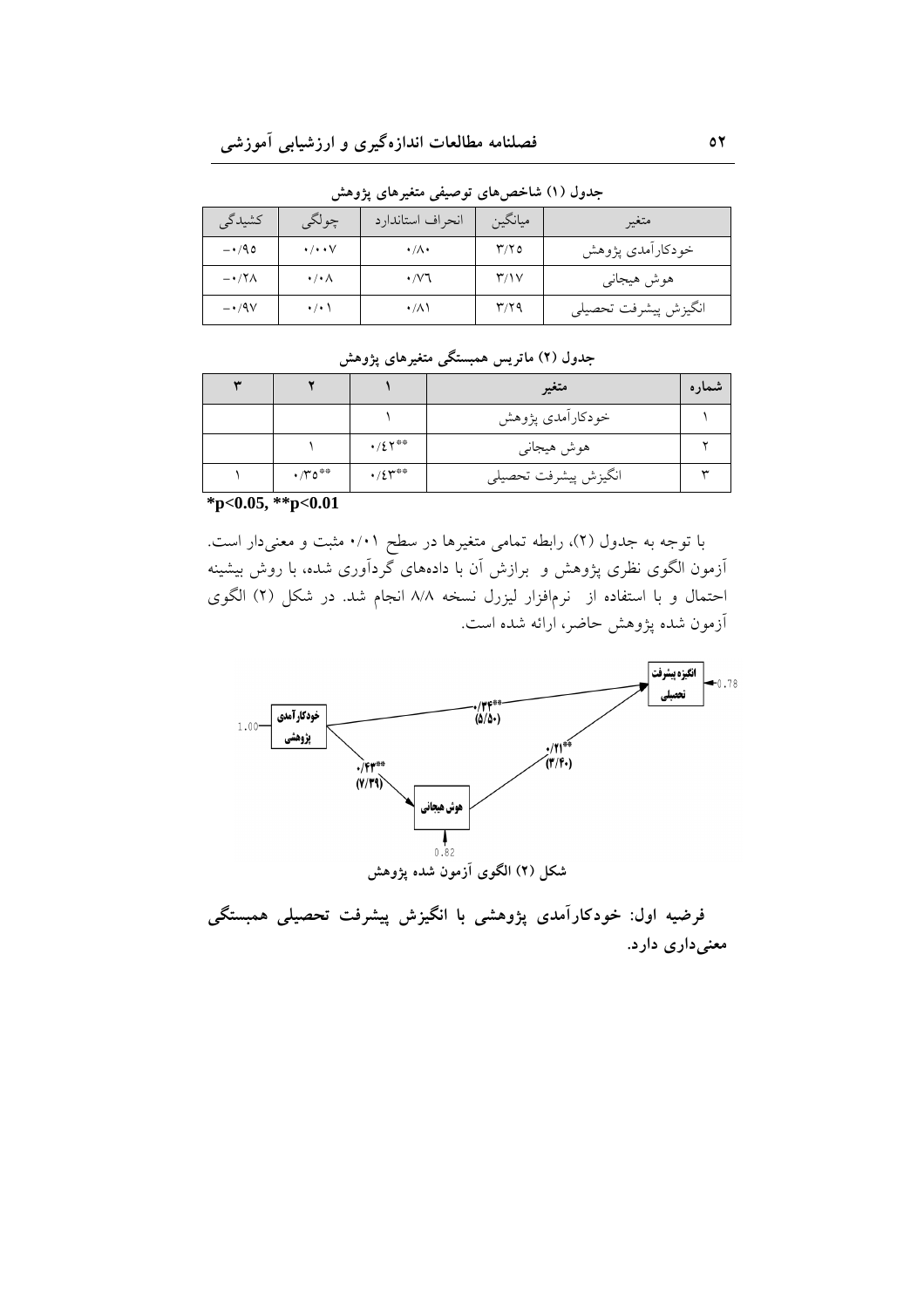جدول (۳) نتایج بررسی فرضیههای تحقیق

| نتيجه    |                    |     | ضريب مسير | قر ضيه                                                              |
|----------|--------------------|-----|-----------|---------------------------------------------------------------------|
| تأييد شد | $\cdot/\cdot\cdot$ | 0/0 |           | خودکارآمدی پژوهشی با انگیزش پیشرفت<br>تحصیلی همبستگی معنیداری دارد. |

طبق اطلاعات جدول (٣) اثر مستقیم خودکارآمدی پژوهشی بر انگیزش پیشرفت تحصیلی( ۰/۳٤) با آماره تی ۵/۵۰ در سطح معنیداری ۰/۰۰۱ مثبت و معنیدار است. فرضیه دوم: خودکارآمدی پژوهشی با هوش هیجانی همبستگی معنیداری دار د.

جدول (٤) نتايج بررسي فرضيههاي تحقيق

| نتيجه         |                    |      | ضريب مسير         | فر ضيه                                                                                                                                                                                                                                                                                        |
|---------------|--------------------|------|-------------------|-----------------------------------------------------------------------------------------------------------------------------------------------------------------------------------------------------------------------------------------------------------------------------------------------|
| تأييد شد      | $\cdot/\cdot\cdot$ | V/T9 | $\cdot$ /2 $\tau$ | خودکارآمدی پژوهشی با هوش هیجانی<br>همبستگی معنیداری دارد.                                                                                                                                                                                                                                     |
| アイレー・エー・エヌ エー |                    |      |                   | $\frac{1}{2}$ and $\frac{1}{2}$ and $\frac{1}{2}$ and $\frac{1}{2}$ and $\frac{1}{2}$ and $\frac{1}{2}$ and $\frac{1}{2}$ and $\frac{1}{2}$ and $\frac{1}{2}$ and $\frac{1}{2}$ and $\frac{1}{2}$ and $\frac{1}{2}$ and $\frac{1}{2}$ and $\frac{1}{2}$ and $\frac{1}{2}$ and $\frac{1}{2}$ a |

طبق اطلاعات جدول (٤) اثر مستقیم خودکارامدی پژوهشی بر هوش هیجانی (۰/٤٣) با آماره تبی ۷/۳۹ در سطح معنیداری ۰/۰۰۱ مثبت و معنیدار است. فرضیه سوم: هوش هیجانی با انگیزش پیشرفت تحصیلی همبستگی معنیداری

دارد.

جدول (٥) نتايج بررسي فرضيههاي تحقيق

| نتيجه    |           |                                                              |
|----------|-----------|--------------------------------------------------------------|
| تأييد شد | $v/\xi$ . | هوش هیجانی با انگیزش پیشرفت تحصیلی<br>همبستگی معنیداری دارد. |

طبق اطلاعات جدول (٥) اثر مستقیم هوش هیجانی بر انگیزش پیشرفت تحصیلی (۰/۲۱) با آماره تبی ۳/٤٠ در سطح معنیداری ۰/۰۰۱ مثبت و معنیدار است. فرضیه چهارم: خودکارآمدی پژوهشی با انگیزش پیشرفت تحصیلی با نقش میانجی هوش هیجانی همبستگی معنیداری دارد.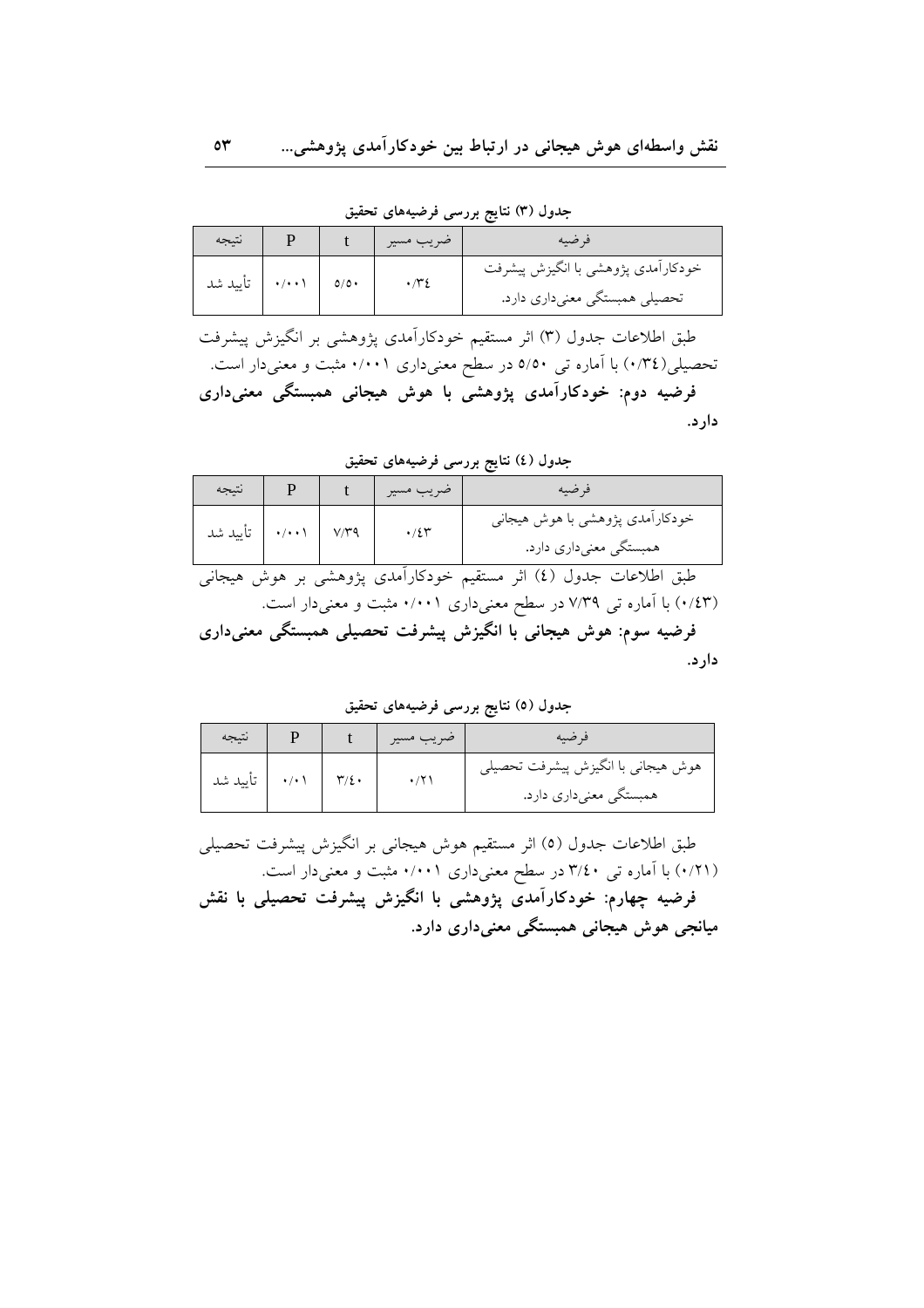جدول (٦) نتایج بررس*ی* فرضیههای تحقیق

| P   نتيجه              |  | خىريب مسير   t | فرضيه                                                                                                     |
|------------------------|--|----------------|-----------------------------------------------------------------------------------------------------------|
| ۳/۰۹   ۰/۰۳   تأیید شد |  |                | خودکارآمدی پژوهشی با انگیزش پیشرفت تحصیلی با <sup>1</sup><br>نقش میانجی هوش هیجانی همبستگی معنیداری دارد. |

طبق اطلاعات جدول (٦) اثر غير مستقيم خودكارآمدى پژوهشى بر انگيزش پیشرفت تحصیلی با نقش میانجی هوش هیجانی (۰/۰۹) با آماره تی ۳/۰۳ در سطح معنی داری ۰/۰۱ مثبت و معنی دار است.

جدول (۷) مشخصههای برازندگی انطباق

|      | $X^2/df$ RMSEA CFI GFI AGFI |                         |                    |
|------|-----------------------------|-------------------------|--------------------|
| ۱/۹۳ | $\cdot$ / $\cdot$ $\cdot$   | $\cdot$ /90 $\cdot$ /92 | $\cdot$ /9 $\cdot$ |

برای بررسی میزان برازش مدل أزمون شده، از شاخصهای معرفی شده توسط کلاین (۲۰۱۱) استفاده شد. این شاخصها شامل  $X2/\rm{d.f}$  که مقادیر کمتر از ۳ قابل پذیرش هستند، شاخص نیکویی برازش ' (GFI)، شاخص برازش تطبیقی ' (CFI) که مقادیر بیشتر از ۰/۹ نشانگر برازش مناسب الگوی هستند، شاخص نیکویی برازش تعدیل یافته" (AGFI) که مقادیر بیشتر از ۰/۸ قابل قبول هستند و مجذور میانگین مربعات خطای تقریب<sup>،</sup> (RMSEA) که مقادیر کمتر از ۰/۰۸ نشانگر برازش مناسب الگو ي هستند.  $\overline{a}$ 

فرضیه پنجم: بین دیدگاه دانشجویان در خصوص خودکارامدی پژوهشی، هوش هیجانی و انگیزش پیشرفت تحصیلی بر اساس مقطع تحصیلی تفاوت معنی داري وجو د دارد.

<sup>&</sup>lt;sup>1</sup>. Goodness of Fit Index

<sup>2</sup> . Comparative Fit Index

<sup>3</sup> . Adjusted Goodness of Fit Index

<sup>4</sup> . Root Mean Square Error of Approximation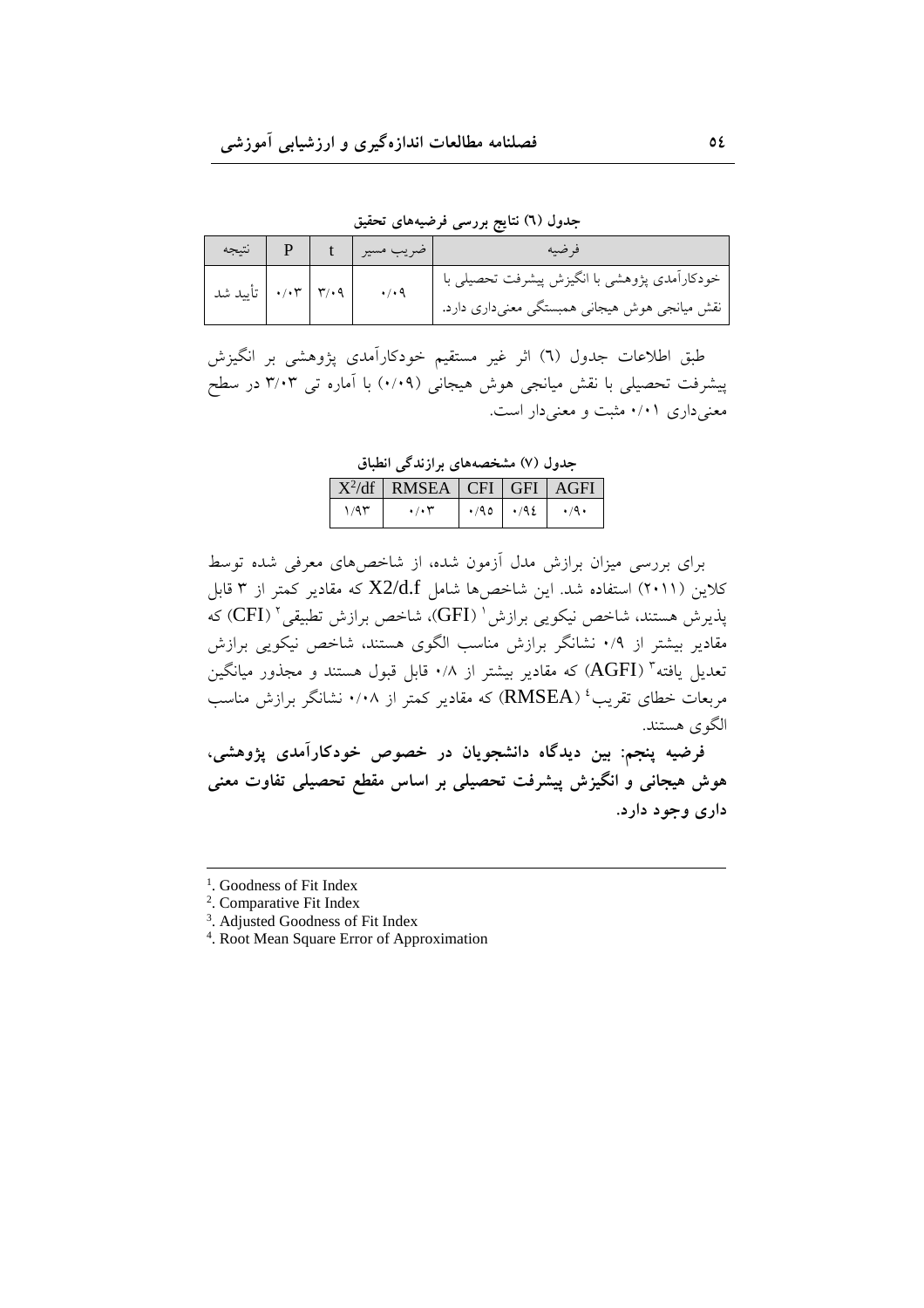| $\boldsymbol{\rho}$ | آماره<br>$\mathbf{t}$             | درجه<br>آزادى   | انحراف<br>استاندارد       | ميانگين                 | فراواني | آماره         | منبع          |
|---------------------|-----------------------------------|-----------------|---------------------------|-------------------------|---------|---------------|---------------|
| $\cdot/\lambda$     | $\cdot$ /۲۳                       | ٢٤٤             | $\cdot$ /VA               | $\mathbf{r}/\mathbf{r}$ | ۱۸۲     | كارشناسي ارشد | خو دکار آمدی  |
|                     |                                   |                 | $\cdot/\Lambda$ 0         | $\Upsilon/\Upsilon$     | ٦٤      | دکتر ی        | پژوهشي        |
| $\cdot/\wedge$      | $- \cdot / \mathbf{Y} \mathbf{Y}$ | ٢٤٤             | $\cdot$ /V $\circ$        | $\mathsf{r}/\mathsf{v}$ | ۱۸۲     | كارشناسي ارشد |               |
|                     |                                   | $\cdot/\Lambda$ | $\mathbf{r}/\mathbf{r}$ . | ٦٤                      | دکتر ی  | هوش هيجاني    |               |
| $\cdot/$ 0 $\cdot$  |                                   | $-1.71$<br>٢٤٤  | $\cdot$ /VA               | $\mathsf{r}/\mathsf{r}$ | ۱۸۲     | كارشناسي ارشد | انگيزش پيشرفت |
|                     |                                   |                 | $\cdot$ /9 $\cdot$        | $\tau/\tau$ ٤           | ٦٤      | دکتر ی        | تحصيلي        |

جدول (٨) نتايج ازمون تي (t) مقايسه نظرات دانشجويان

نتايج حاصل از جدول (٨) نشان مىدهد كه تى (t) محاسبه شده در سطح (P<۰/۰۵) تفاوت معنیداری بین میانگین نظرات دانشجویان در خصوص خودکارآمدی پژوهشی، هوش هیجانی و انگیزش پیشرفت تحصیلی برحسب مقطع تحصيلي نشان نمي دهد.

بحث و نتيجهگيري

بدیهی است که نظام اَموزش عالی ما به مطالعات و تحقیقات مربوط به اَموزش و پژوهش در زمینه دانشجویان نیاز فراوان دارد و در این میان لازم است به مسائل، مشکلات و عوامل اثرگذار مهمی که بهنحوی با انگیزش پیشرفت تحصیلی دانشجویان مرتبط هستند، توجه لازم مبذول شود. درواقع، انجام پژوهشهای کاربردی در این زمینه، برای رسیدن به وضع مطلوب، لازم و ضروری به نظر می رسد. در این ارتباط، مطالعه عوامل مؤثر اجتماعی، فرهنگی، آموزشی و پرورشی، پژوهشی، شناختی می تواند به ارائه راهکارهای اساسی در جهت حل مشکلات انگیزش پیشرفت تحصیلی منجر شود. با درک این مهم، پژوهش حاضر به منظور پر کردن خلأ موجود در کشف رابطه احتمالي بين خودكارآمدي يژوهشي و هوش هيجاني با انگيزه پيشرفت تحصيلي در دانشجویان تحصیلات تکمیلی دانشگاه بوعلی سینا انجام یافت. تجزیه و تحلیل فرضیه اول پژوهش نشان داد که خودکارآمدی پژوهشی بر انگیزه پیشرفت تحصیلی دانشجویان اثر مثبت و معنیداری دارد. کارشکی و بهمنآبادی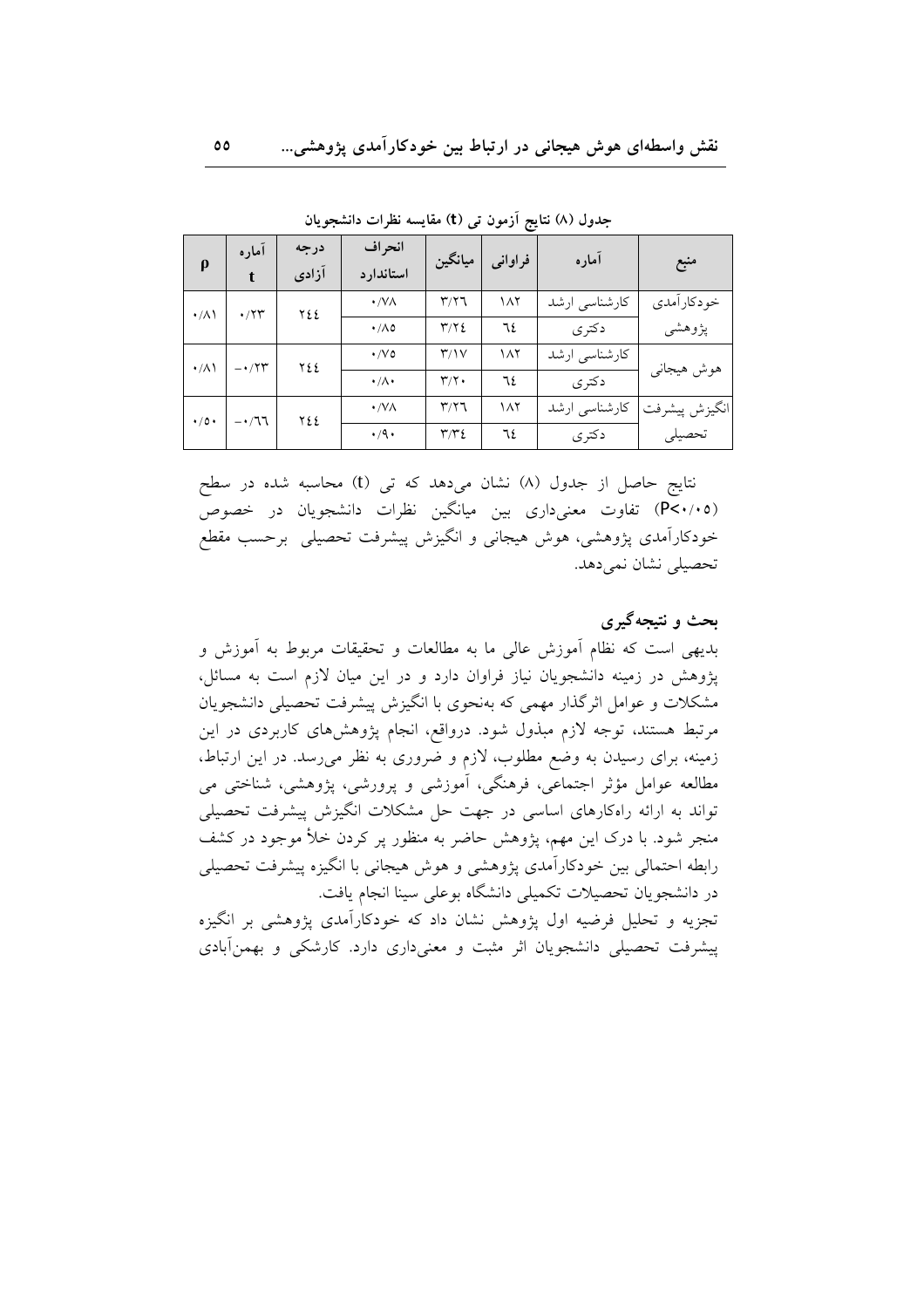(۱۳۹۳) نشان دادند که باورهای خودکارآمدی از عوامل اثرگذار بر علاقهمندی به یژوهش است. گراوند، کارشکی و آهنچیان (۱۳۹۳) بر اساس رابطه مثبت و معنی داری که بین خودکارآمدی پژوهشی با عملکرد پژوهشی دانشجویان به دست آورند، نتیجهگیری کردند برای اینکه بتوان عملکرد پژوهشی دانشجویان را ارتقاء داد، باید احساس اطمینان دانشجویان به تواناییهایشان و تصور آنها از مهارتهای پژوهشی شان را بهبود بخشید. قدمپور، گراون و سبزیان (۱۳۹۳) نشان دادند برای اينكه بتوان پيشرفت تحصيلي دانشجويان را ارتقا داد، بايد محيط أموزشي- پژوهشي و احساس اطمینان دانشجویان به مهارتهای پژوهشی در زمینه ترجمه متون انگلیسی و نحوه جستجو کردن مطالب را بهبود بخشید. در مطالعه و بررسی همینگز و کای ا (۲۰۱۰) نیز مشخص شد که خودکارآمدی پژوهشی در توسعه و انتشار دستاوردهای پژوهشی، مؤثر است. بر اساس نتایج به دست آمده میتوان بیان کرد که زمانی که دانشجویان، توانایی انجام دادن وظایف اولیه پژوهش ازجمله، توانایی پیدا کردن مقالههای مورد نیاز از کتابخانه و سایتهای معتبر، نقد و ارزیابی مقاله برحسب پیشینه، روش تحقیق و فنون تجزیه و تحلیل، تصمیمگیری برای انتخاب بهموقع موضوع پژوهش، نگارش و جمع،بندی پیشینه پژوهش، شناسایی زمینههای پژوهشی مورد نیاز، پیدا کردن توجیه منطقی برای ایدههای پژوهشی و...؛ توانایی اجرای پژوهش ازجمله، توانایی فراهم آوردن افراد، مواد و تجهیزات مناسب، آموزش روش جمع آوری دادهها به دستیاران پژوهش، انجام فرایندهای آزمایشی، سازماندهی دادههای جمع اَوری شده و… ؛ توانایی تحلیل و ارائه نتایج همچون توانایی استفاده از كامپيوتر براي تهيه نمودار، تحليل دادهها، تفسير و فهم نتايج، سازمان دادن نوشتهها، گزارش تحقیق بهصورت نموداری و تشریحی، ترکیب نتایج با پیشینه نظری و تجربی و…؛ و در نهایت توانایی همکاری در اجرای پژوهش ازجمله رعایت اصول اخلاقی، همکاری با دیگران در پیدا کردن ایدههای پژوهشی، همکاری در گروههای پژوهشی، بحث با همسالان در مورد ایدههای پژوهشی و... را داشته باشند، می توان شاهد افزايش انگيزش پيشرفت تحصيلي در دانشجويان بود.

 $1$ . Hemmings & Kay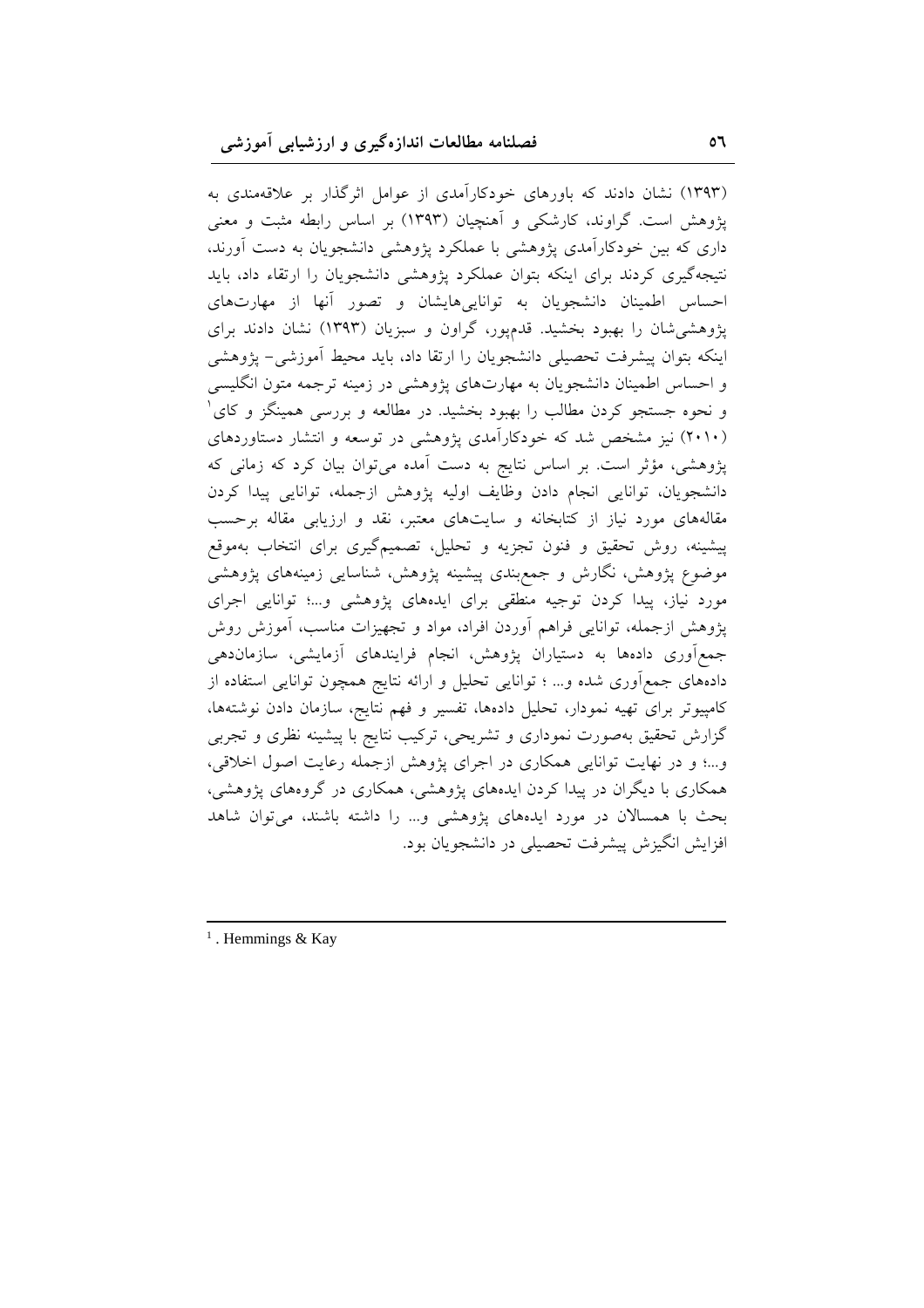تجزیه و تحلیل فرضیه دوم پژوهش نشان داد که اثر خودکارآمدی پژوهشی بر هوش هیجانی دانشجویان، مثبت و معنیدار است. در مطالعه و بررسی رستمی و همکارانش (۱۳۸۹) مشخص شد که خودکارآمدی بر هوش هیجانی و حمایت ادراک شده دانشجویان، اثرگذار است. چان` (۲۰۰۷) نیز رابطه بین خود کارآمدی و هوش هیجانی را مثبت و معنیدار گزارش کرد. این نتایج میتواند با یافتههای این بخش از يژوهش حاضر، همسو باشد. خودکارآمدي به معنى توجه به علايق فردي، گوش دادن به خود، آگاه بودن از محدودیتها و نقاط ضعف خود، درک توانمندیها و مسائلی از ابن قبيل است (مگانانو و همكاران"، ٢٠١٤). خودكارآمدي پژوهشي اطمينان به تواناییهای خود در کنترل افکار و احساسات در انجام فعالیتهای پژوهشی است و بنابراين بر عملكرد واقعي افراد، هيجانات و انتخاب افراد و سرانجام ميزان تلاشي كه شخص، صرف فعالیت پژوهشی می کند، مؤثر است. بر این اساس می توان بیان کرد که برداشت و مفهومی که دانشجویان از توانایی پژوهشی خود دارند با هوش هیجانی آنها در ارتباط است. چنانچه دانشجویان از توانایی ها و شایستگی های پژوهشی خود در برخورد با مشکلات، برداشت خوبی داشته باشند، در انجام فعالیتهای پژوهشی و مطالعاتي خود بهتر عمل مي كنند و موفقتر خواهند بود. در مقابل آنهايي كه توانايي و قابلیت خود را در سطح پایینی ارزیابی کنند در کاهش سطح هوش هیجانی آنها مؤثر خواهد پود.

تجزیه و تحلیل فرضیه سوم پژوهش نشان داد که اثر مستقیم هوش هیجانی بر انگیزش پیشرفت تحصیلی، مثبت و معنیدار است. پارکر و همکاران<sup>۳</sup> (۲۰۰۲) نقش هوش هیجانی بر موفقیت تحصیلی را در انتقال از دبیرستان به دانشگاه، مثبت و معنی دار گزارش کردند. در بررسی پاتریسا و همکاران<sup>؛</sup> (٢٠٠٤) مشخص شد که نقش هوش هیجانی در عملکرد تحصیلی دانشآموزان، مثبت و معنیدار است. هاشمپور و مهراد<sup>ه</sup> (٢٠١٤) نشان دادند كه هوش هيجاني، تسهيل كننده فرايند يادگيري دانش أموزان است. این نتایج میتواند با یافتههای این بخش از پژوهش حاضر، همسو باشد.

 $^5$ . Hashempour & Mehrad

 $<sup>1</sup>$ . Chan</sup>

<sup>&</sup>lt;sup>2</sup>. Magnano, Ramaci & Platania

<sup>&</sup>lt;sup>3</sup>. Parker et al

<sup>&</sup>lt;sup>4</sup>. Petridesa, Norah & Adrianm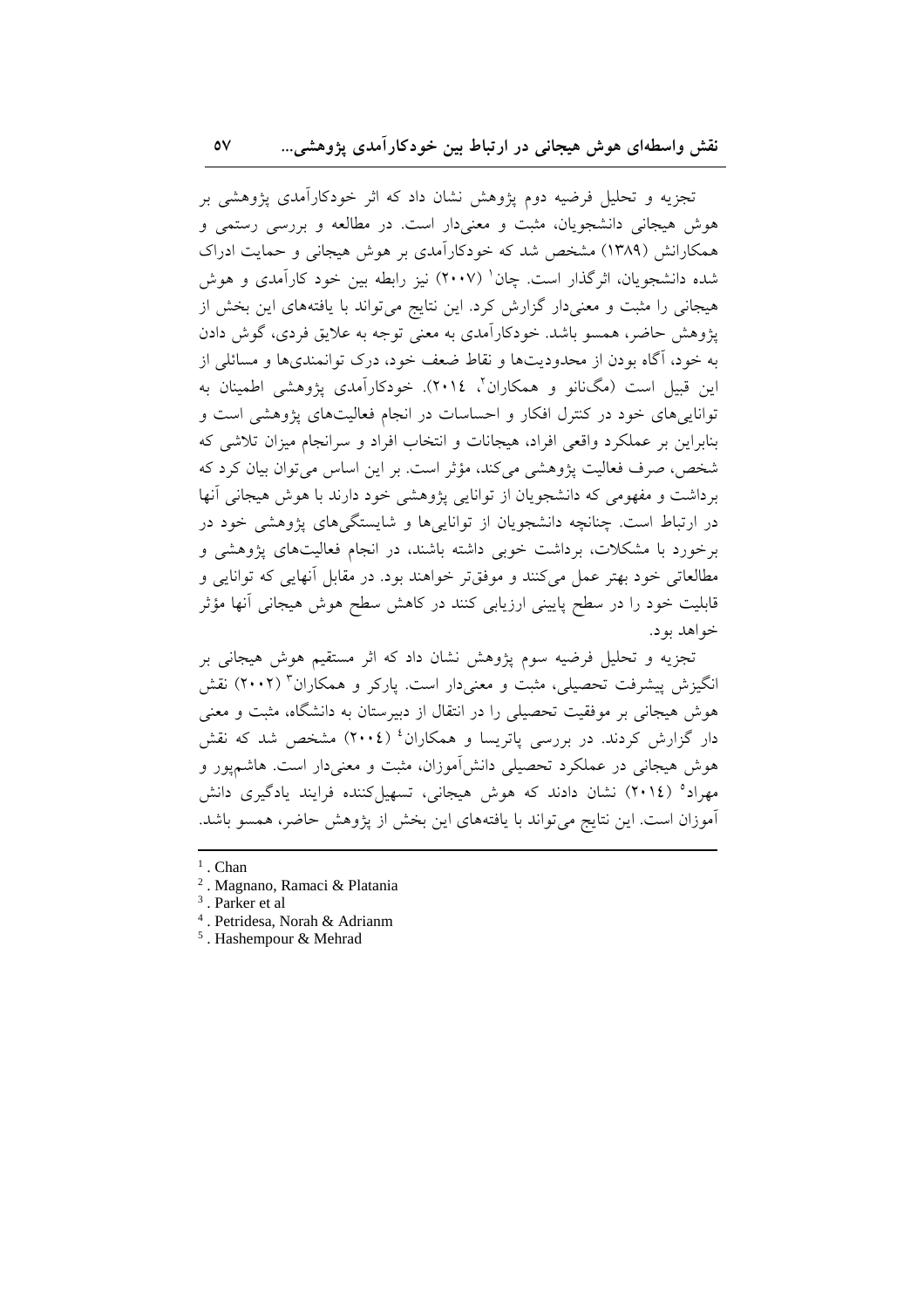در تبیین نتایج به دست آمده، میتوان گفت دانشجویان با برخورداری از میزانی از هوش هیجانی در رویارویی با مسائل آموزشی، به موضع گیری منطقی پرداخته و در تلاش برای حل و سازش با آنها برخواهند آمد. هوش هیجانی، هم عناصر درونی دارد و هم بیرونی که شامل میزان خودآگاهی، خودانگاره احساسات، استقلال و ظرفیت خودشکوفایی و قاطعیت است. عناصر بیرونی شامل ظرفیت فرد برای قبول واقعیت انعطاف پذیری و توانایی حل مشکلات هیجانی میشود. خوداًگاهی، ریشه و اساس مؤلفههای هوش هیجانی است که توانایی فوقالعادهای است و مشخص میکند که چگونه میتوان از سایر مهارتهای خود به بهترین نحو استفاده کرد. هوش هیجانی زمینهای را در دانشجویان ایجاد میکند که به توانایی خود اعتماد کنند و ناتوانی و توانایی های خود را پذیرا باشند، هیجانهای خود و تأثیر رفتار خود را بر دیگران درک کنند، با استرس کنار آیند، تغییریذیر و خودمدار باشند و در ارتباط با دیگران، ضمن درک احساسات آنان، بتوانند ارتباط مؤثری را برقرار کنند؛ درنتیجه این شرایط می توان شاهد افزایش انگیزش پیشرفت تحصیلی در دانشجویان بود.

تجزیه و تحلیل فرضیه چهارم پژوهش نشان داد که نقش واسطهای هوش هیجانی در ارتباط بین خودکارآمدی پژوهشی و انگیزش پیشرفت تحصیلی، مثبت و معنیدار است. برغمدی (۱۳۸۷) نقش واسطهای هوش هیجانی را در رابطه با استرس و پیشرفت تحصیلی، مثبت و معنیدار گزارش کرد. هوش هیجانی در پیش بینی موفقیتهای فرد پیوند دارد، به عبارت دیگر هوش هیجانی، پیش بینی موفقیتهای دانشجویان را میسر میکند و سنجش و اندازهگیری آن به منزله اندازهگیری سنجش تواناییهای دانشجویان برای سازگاری با شرایط تحصیلی است. هوش هیجانی در درک علائم هیجانی و ایجاد تواناییهای غیر شناختی و همچنین در افزایش توانایی رویارویی موفقیتآمیز فرد با خواستهها، مقتضیات و فشارهای محیطی مؤثر است.

تجزیه و تحلیل فرضیه پنجم نشان داد که تفاوت معنیداری بین نظرات دانشجویان کارشناسی ارشد و دانشجویان دکتری در خصوص خودکارآمدی پژوهشی، هوش هیجانی و انگیزش پیشرفت تحصیلی وجود ندارد. به این معنی که دانشجویان کارشناسی ارشد در زمینه هوش هیجانی، خودکارآمدی پژوهشی و پیشرفت تحصیلی میانگین نزدیک با میانگین نظرات دانشجویان دکتری داشتند. زیندر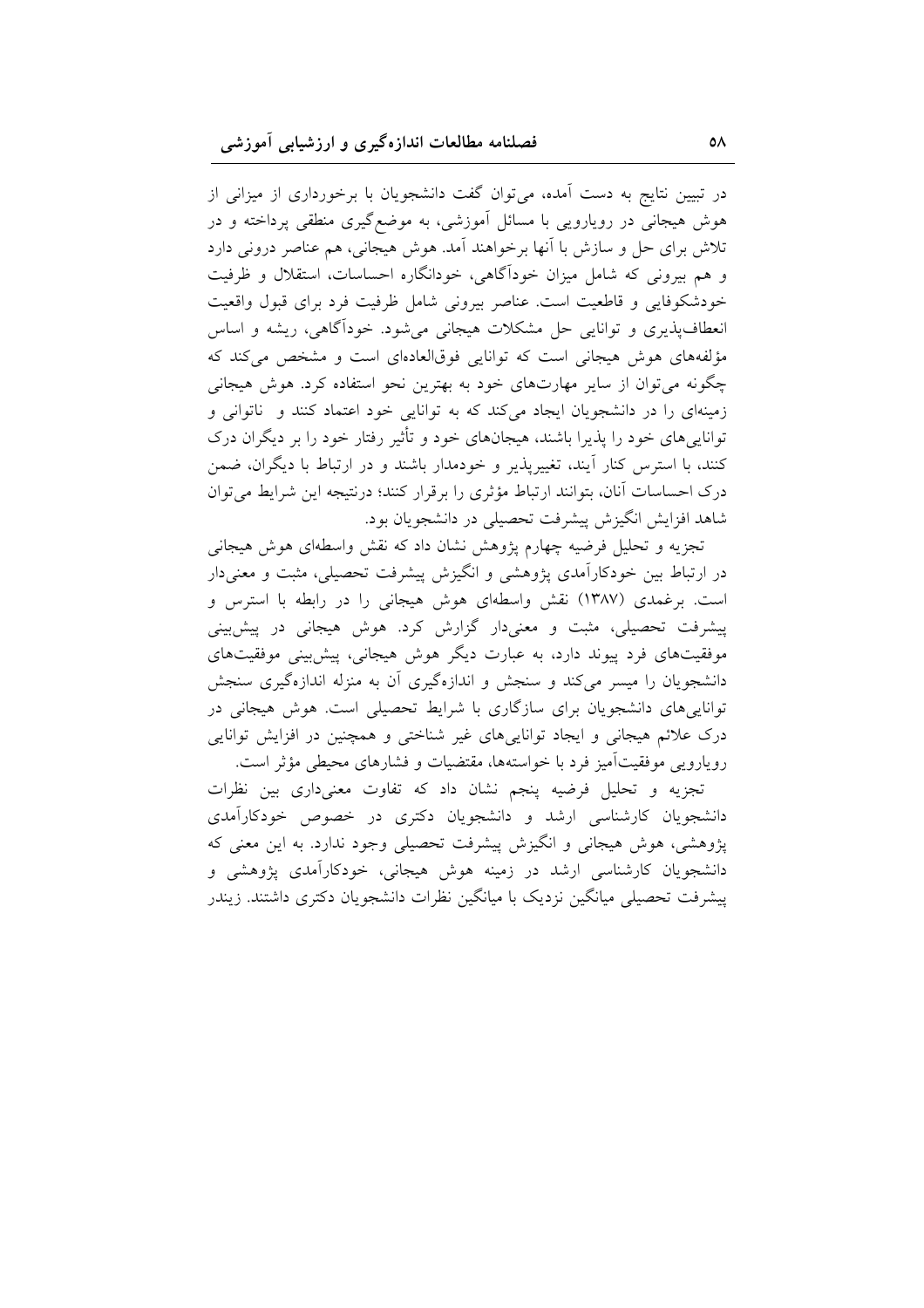و همکاران' (۲۰۰۵) گزارش کردند که هوش هیجانی دانشجویان با مقاطع تحصیلی مختلف، تفاوت معنىدارى ندارد. اين نتايج با يافتههاى پژوهش حاضر همسو است. از سوی دیگر، یازیسی، سیاس و آلتان (۲۰۱۱) تفاوت معنیداری بین خودکارآمدی دانشجویان با مقاطع تحصیلی مختلف گزارش کردند. این یافتهها با نتایج حاصل ناهمسو است. دلیل ناهمسویی را میتوان در تفاوت جامعه آماری و ویژگیهای تحصیلی و فرهنگی متفاوت یژوهش مذکور با یژوهش حاضر دانست. بر اساس نتایج به دست آمده، می توان استدلال کرد هر چقدر سطح تحصیلات افراد بالا می رود در شناخت احساسات خود و دیگران و استفاده از این شناخت در هدایت رفتار و کنترل هیجانات و ادراک و داوری درباره توانمندیها و مهارتهای خود ً در ارتباط با تحصيلات مؤثر است.

از محدودیتهای پژوهش حاضر می توان گفت با توجه به اینکه تنوع رشتههای تحصیلی، تعداد دانشجویان، کمیت و کیفیت اعضای هیئت علمی، قدمت دانشگاه، توانمندیهای کارکنان، وضعیت فضای فیزیکی و امکانات آموزشی در دانشگاهها یکسان نیست، لذا تعمیم یافتههای این پژوهش به سایر دانشجویان دانشگاهها باید با احتیاط صورت گیرد. توصیه می شود در دانشگاههای دیگر نیز چنین پژوهشهایی اجرا شود تا بتوان الگویی با درجه انطباق بیشتر برای هر دانشگاه به دست آورد. همچنین پیشنهاد می شود با توجه به اهمیت مبحث انگیزش پیشرفت دانشجویان، پژوهشگران، رابطه سایر متغیرها و عوامل مؤثر و مرتبط با آن را بررسی و مطالعه کنند تا با شناخت این عوامل، دیدی جامع و کاربردی به پژوهشگران و مسئولان دانشگاه ارائه شود تا أنها بتوانند با أگاهی لازم، برنامهها و طرحهای مناسب برای تقویت انگیزش پیشرفت در دانشگاهها را طراحی کنند.

بر اساس نتایج فرضیه اول پیشنهاد میشود، برنامهریزی و اجرای أموزش با هدف افزایش خودکارآمدی پژوهشی دانشجویان مد نظر مسئولان قرار گیرد. در این زمینه حمایتهای مالی و معنوی از طرحها و پژوهشهای دانشجویان میتواند مؤثر واقع شود.

 $<sup>1</sup>$ . Zeidner et al</sup>

09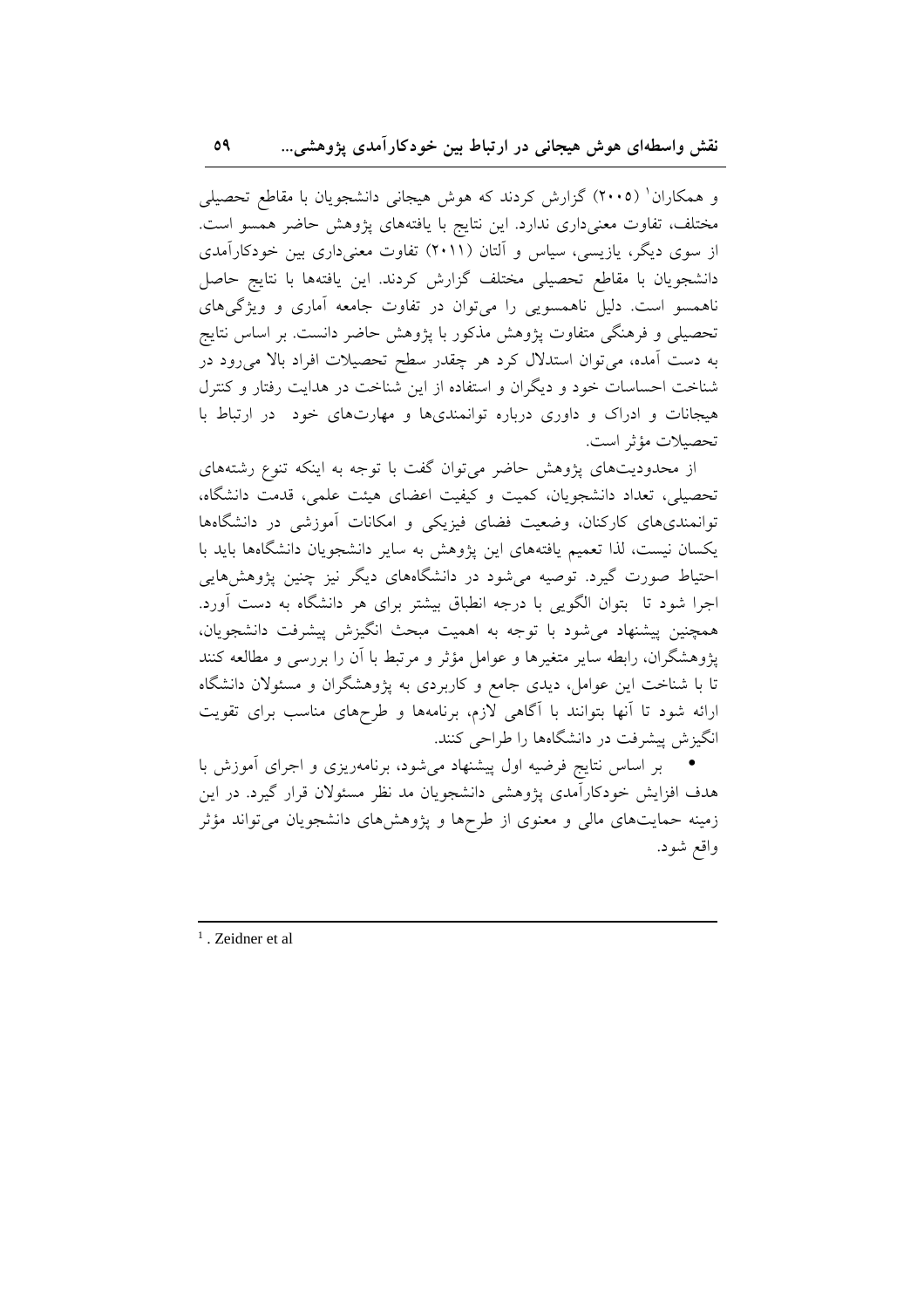بر اساس نتایج فرضیه دوم پیشنهاد می شود که در قالب کارگاههای آموزشی و برنامههای درسی دانشجویان مهارتهای اجرای پژوهش در زمینه آمار و روش های تحقیق و نرمافزارهای آماری بیشتر مورد توجه برنامهریزان و دستاندرکاران آموزشی در دانشگاه قرار گیرد تا دانشجویان با توانمندتر شدن در این زمینهها احساس خودكارآمدي بيشترى داشته باشند.

● \_ با توجه به نتایج فرضیه سوم پیشنهاد می شود، که مسئولان دانشگاه بهویژه اعضای هیئت علمی در تعاملها و روابط خود با دانشجویان، زمینه ابراز احساسات و عواطف را برای آنان فراهم آورند، به نحوی که دانشجویان در محیط صمیمی و دوستانه بتوانند به ارزیابی و بررسی احساسات خود و دیگران در شبکههای ارتباطی بیر داز ند.

بر اساس نتایج به دست آمده از فرضیه چهارم پیشنهاد میشود، مسئولان و برنامهریزان نظامهای آموزشی با آگاهی از چگونگی توسعه خودکارآمدی پژوهشی در دانشجویان، با زمینهسازی برای تحقیق و توسعه، فراهم کردن پایگاههای دانشی قوی برای آشنایی دانشجویان با مطالعات صورت گرفته در داخل و خارج از کشور، تسهیل فرایندهای پژوهشی، تدوین سیاستهای حمایتی از طرحهای تحقیقاتی دانشجویان، روحیه و انگیزش پژوهش را در دانشجویان ایجاد کنند و توسعه دهند. این مهم می تواند در کنار توجه به هوش هیجانی ازجمله افزایش آگاهی از احساسات و تربیت دانشجویان برای غلبه بر موانع زندگی مؤثر واقع شود.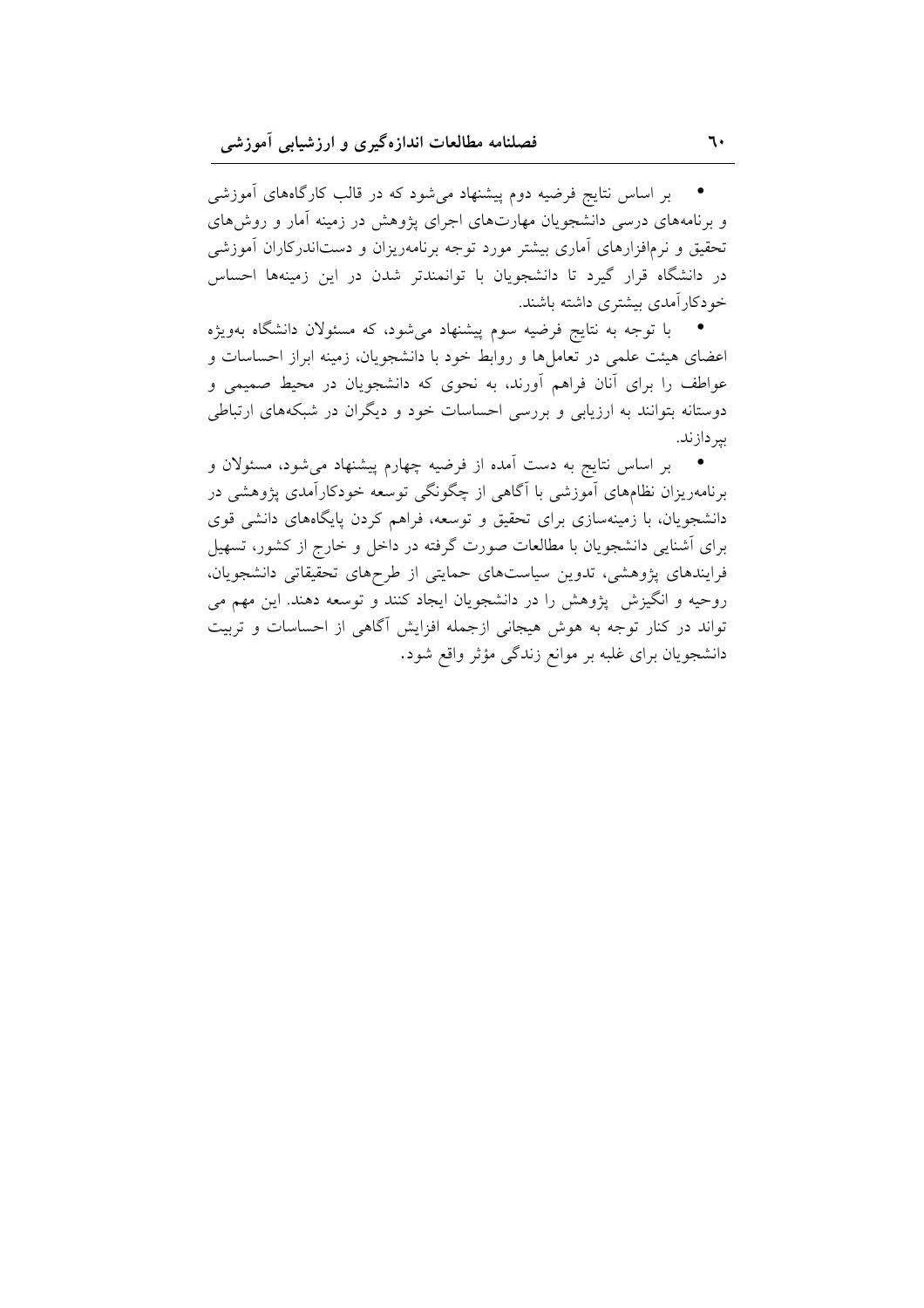منابع

اديب، يوسف؛ فتحي أذر، اسكندر و قلقاچي، سميه (١٣٩٤). مطالعه تجربيات اساتيد و دانشجویان دانشگاه تبریز از توجه به اخلاق در پژوهش *راهبرد فرهنگ*، ۲۹،  $\Lambda$   $\cdot$  -  $\circ$   $\cdot$ اکبری، مهرداد و آقایوسفی، علی رضا (۱۳۸۹). رابطه هوش سیال، ابعاد شخصیت (برونگرایی، روان رنجوری و روانپریشی) و هوش هیجانی با موفقیت تحصیلی دانش آموزان مقطع دبيرستان فصلنا*مه روان شناسي كاربردي، ٤ (*٢)، ٤٤ – ٥٧. ایزدی، احمد؛ ابوالقاسمی، مهدی و رستمی، امکلثوم (۱۳۹۰). رابطه بین هوش هیجانی و پیشرفت تحصیلی در میان دانشجویان یک دانشگاه نظامی. *فصلنامه روان شناسی* نظامی، ۲ (٥)، ۱۷-۲۷. برغمدی، مهدی (۱۳۸۷). تعیین *نقش واسطهای هوش* هیج*انی در تأثیر استرس ب*ر پیشرفت تحصی*لی دانش آموزان مقطع پیش دانشگاهی شهرستان سبزوا*ر. پایاننامه کارشناسی ارشد، دانشکده علوم تربیتی و روانشناسی، دانشگاه شهید بهشتی. تمنايي فر، محمدرضا؛ صديقي، فريبرز و سلامي محمدأبادي، فاطمه (١٣٨٩). رابطه هوش هيجاني، خودينداره و عزت نفس با پيشرفت تحصيلي. فصلنا*مه راهېردهای* آموزشر، ۳ (۳)، ۱۲۱–۱۲۲. تیرگری، عبدالحکیم (۱۳۸۵). هوش هیجانی و سلامت روانی: رویکردها، راهبردهای و برنامههای پیشگیر در به سازی زندگی زناشویی. *رفاه اجتماعی، ٤ (١٤)*، ٨٥ – ثمری، علیاکبر و طهماسبی، فهیمه (۱۳۸٦). بررسی رابطه هوش هیجانی و پیشرفت تحصیلی در دانشجویان *اصول بهداشت روانبی، ۹ (*۳٦/۳۵)، ۱۲۱–۱۲۸. حسن آبادی، حمیدرضا و دیگران (۱۳۹۱*). عوامل مؤثر بر پیشرفت تحصیلی* دانشجويان: نتايج مقدماتي يک مطالعه ملي. مجموعه مقالات ششمين سمينار *سراسري بهداشت رواني دانشجويان*، دانشگاه گيلان. حنیفی، فریبا و جویباری، آزیتا (۱۳۸۹). بررسی رابطه هوش هیجانی و پیشرفت تحصیلی دانش[موزان دوره متوسطه شهر تهران. *فصلنامه تحقیقات مدیریت آموزشي،* ٥، ٢٩-٥٦.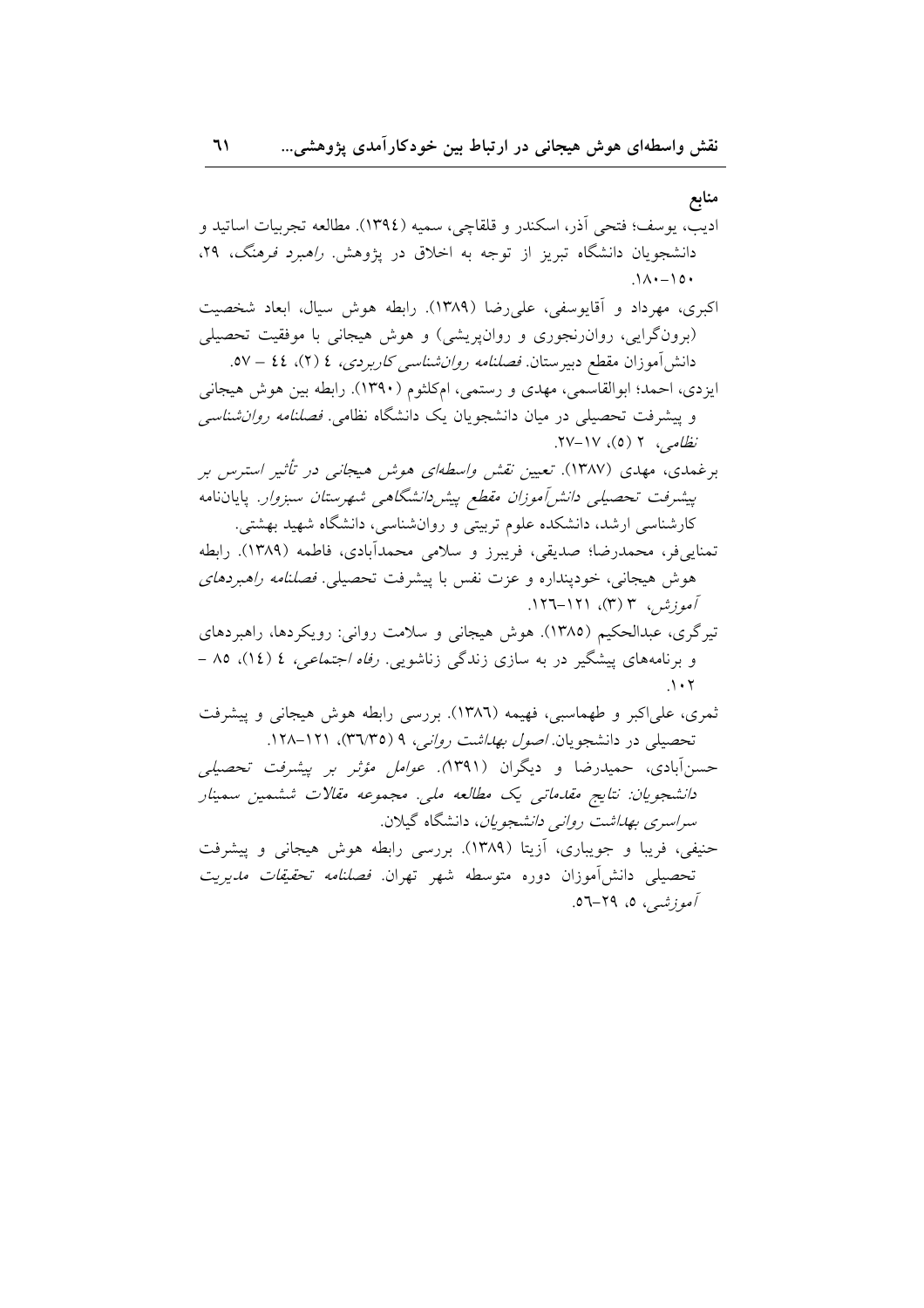رستمي، رضا؛ شاهمحمدي، خديجه؛ قائدي، غلامحسين؛ بشارت، محمدعلي؛ اكبرى، سعید و نصرتآبادی، مسعود ۱۳۸۹). رابطه خودکارآمدی با هوش هیجانی و حمایت ادراک شده در دانشجویان دانشگاه تهران *افق دانش، ۱*۲ (۳)، ٤٦-٥٥. رضاییان، محسن؛ زارع، محمد؛ باختر، مرضیه و هادی مقدم، محبوبه (١٣٩٤). بررسی خودکارآمدی پژوهشی در دانشجویان دوره کارورزی رشته پزشکی دانشگاه علوم پزشکی رفسنجان در سال ۱۳۹۲. *مجله دانشگاه علوم پزشکی رفسنجان*، ۱*٤*،  $.172 - 111$ رهنما، اكبر و عبدالملكي، جمال (١٣٨٨). بررسي رابطه بين هوش هيجاني و خلاقيت با پیشرفت تحصیلی در دانشجویان دانشگاه شاهد*. اندیشههای نوین تربیتی،* ٥ (٢)،  $Y^{\Lambda}$ -00 صالحي، منيره؛ كارشكي، حسين و اَهنچيان، محمدرضا (١٣٩٤). اعتباريابي مقدماتي مقیاس انگیزش یژوهشی در دانشجویان تحصیلات تکمیلی. *مطالعات روان* شناختبی، ۱۱ (۱)، ۵۱–۷۳. صبحی قراملکی، ناصر (۱۳۹۱). پیش بینی انگیزه پیشرفت تحصیلی بر اساس هوش هیجانی دانش آموزان *فصلنامه روان شناسی مدرسه*، ۱ (۳)، ٤٩-۲۲. ظهرەوند، راضیه (۱۳۸۹). مقایسه مفهوم خود، خودکارآمدی تحصیلی، هوش هیجانبی، باورهای جنسیتی و رضایت از جنس دختران و پسران دبیرستانی و سهم هر یک در پیشبینی پیشرفت تحصیلی. *مطالعات روان شناختی، ٦ (*٣)، ٤٦-٧٤. فقیهی پور، جواد؛ آتشی، سیدحسن؛ فقیهی پور، سمیه و مشهدی اسماعیل، ایرج ١٣٨٩). بررسي رابطه بين هوش هيجاني و وظيفهشناسي در بين دانشجويان دانشگاه امام علی ف*صلنامه مدیریت نظامی، ۳۹*، ۱۳۱–۱٦۲. قدمپور، عزتالله؛ گراوند، هوشنگ و سبزیان، سعیده (۱۳۹۳). رابطه بین ادراک از محیط أموزشی- یژوهشی و خودکارأمدی یژوهشی با پیشرفت تحصیلی دانشجویان تحصیلات تکمیلی دانشگاه علوم پزشکی مشهد. *مجله ایرانی آموزش* در علوم یزشک ، ۷۳، ۹۲۶-۹۳۲. کارشکی، حسین و بهمنآبادی، سمیه (۱۳۹۲). ارزیابی مؤلفهها و ساختار عاملی خودکارآمدی پژوهشی در دانشجویان تحصیلات تکمیلی. *فصلنامه پژوهش و* برنامه ریزی در آموزش عالی، ٦٨، ٩١-١١٤.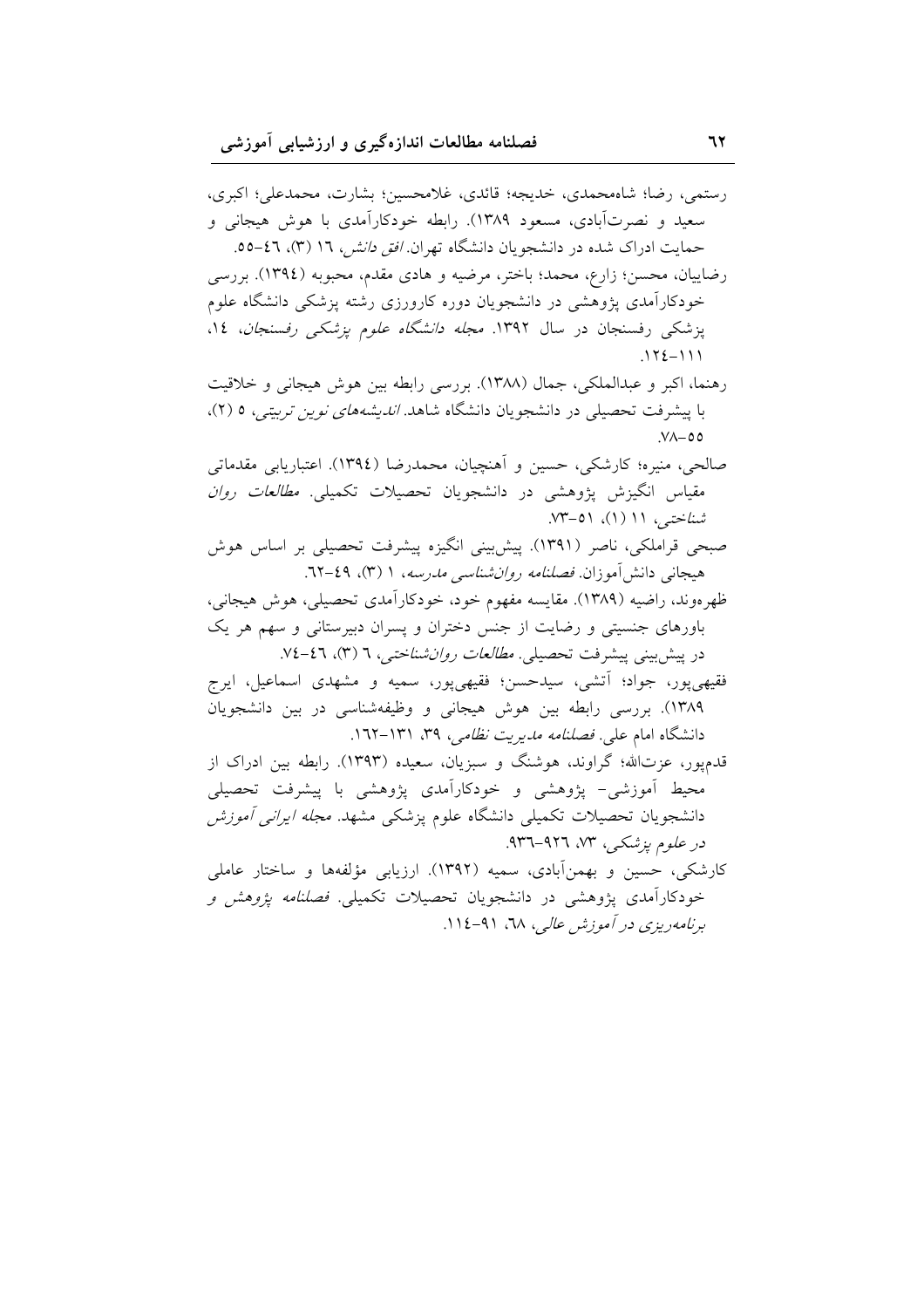کارشکی، حسین و بهمنآبادی، سمیه (۱۳۹۳). بررسی نقش باورهای خود–کارآمدی و انتظار پژوهشی در علاقهمندی دانشجویان به پژوهش *پژوهشهای أموزش و* یادگیری، ۲۱ (۵)، ۱–۱۸. کرامتی، محمدرضا (۱۳۸۸). بررسی رابطه رضایت اعضای هیئت علمی از سیستم پژوهشی دانشگاه با انگیزه پژوهشی آنان*. دو فصلنامه برنامهریزی در نظامهای* آموزشیه ۱ (۲)، ۳۵-۶۱. کشاورزی ارشدی، فرناز (۱۳۸۸). تأثیر سبک هویتی و هوش هیجانی در پیش بینی انگیزه پیشرفت تحصیلی دانشجویان کارشناسی ارشد. *اندیشه و رفتار، ٤ (*١٣)،  $.0V - \mathcal{E}Y$ گراوند، هوشنگ؛ کارشکی، حسین و آهنچیان، محمدرضا (۱۳۹۳). رابطه بین خودکارآمدی یژوهشی با عملکرد یژوهشی در دانشجویان دانشگاه علوم یزشکی مشهد. مجله ایرانی آموزش در علوم پزشکی، ٦٣، ٤١-٥٠. لیوارجانی، شعله و غفاری، سارا (۱۳۸۹). بررسی رابطه هوش هیجانی و مهارتهای اجتماعی با پیشرفت تحصیلی دانشآموزان مقطع دوم متوسطه شهر تبریز. علوم تربيتي، ٣ (٩)، ٧١-٨٨. محمدی، قدرتالله و پورشافعی، هادی (۱۳۹۳). بررسی تفاوت ادراک مدیران و دبیران مقطع متوسطه از عوامل انگیزشی شغلی بر اساس نظریه آلدرفر. *رهیافتی نو* در *مدي*ريت *آموزشي*، ٥ (٩)، ٧٥-٩٦. مهبد، مینا و فولادچنگ، محبوبه (۱۳۹۱). نقش دلبستگی به والدین در پیشرفت تحصیلی با واسطهگری خودکارآمدی. فص*لنامه روان شناسی کاربردی*، ٦ (۱)، ٨٨- $\Lambda$ میری، محمدرضا و دری، غلامرضا (١٣٩٤). بررسی رابطه خودکارآمدی و هوش هیجانی با انگیزه پیشرفت در دانشجویان *تحقیقات نظام سلامت*، ۱۱ (۲).

ویسانی، مختار؛ غلامعلی لواسانی؛ مسعود و اژهای، جواد (۱۳۹۱). نقش اهداف پیشرفت، انگیزش تحصیلی و راهبردهای یادگیری بر اضطراب آمار: آزمون مدل علّی. *مجله روان شناسی*، ۱۲ (۳)، ۱۶۲–۱۶۰.

 $75$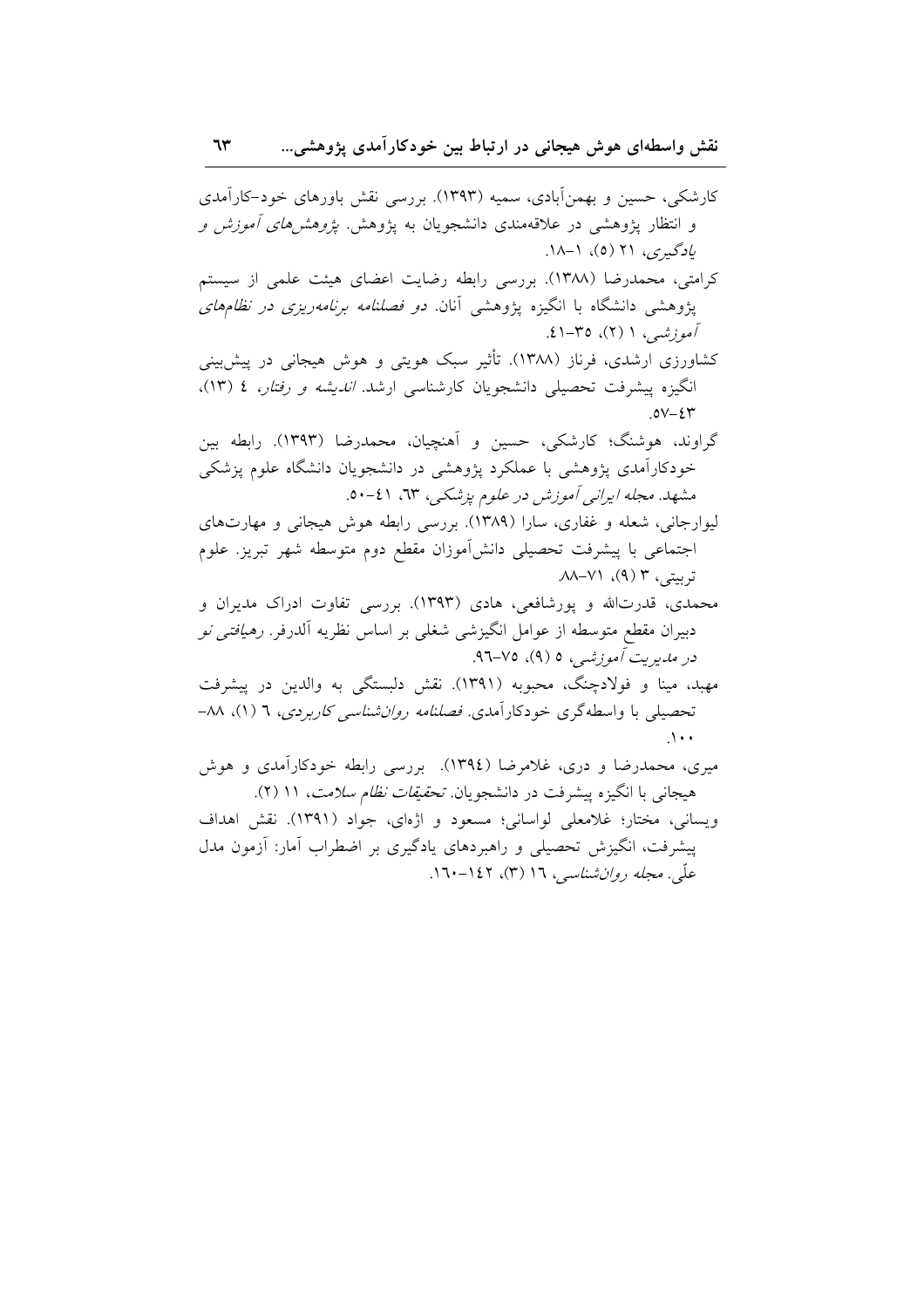یوسفی، علیرضا؛ قاسمی، غلامرضا و فیروزنیا، سمانه (۱۳۸۸). ارتباط انگیزش تحصیلی با پیشرفت تحصیلی دانشجویان پزشکی دانشگاه علوم پزشکی اصفهان. مجله ایرانی آموزش در علوم پزشکی، ۹ (۱)، ۷۹-۸٦.

- Altunsoy, S.; Çimen, O.; Ekici, G.; Derya Atik, A. & Gökmen, A. (2010). An assessment of the factors that influence biology teacher candidates' levels of academic self-efficacy. *Procedia Social and Behavioral Sciences*, 2, 2377–2382.
- Antoñanzas, J. L.; Salavera, C.; Teruel, P.; Sisamon, C.; Ginto, A.; Anaya, A. et al (2014). Emotional intelligence and personality in student teachers. *Procedia - Social and Behavioral Sciences,* 132; 492 – 496.
- Bieschke, K. J.; Herbert, J. T., & Bard, C. (1998). Using a social cognitive model to explain research productivity<br>among rehabilitation counselor education faculty. among rehabilitation counselor education faculty. *Rehabilitation Education*, 12 (1), 1-16.
- Bong, M., & Clark, R. (1999).Comparison between selfconcept and self-efficacy in academic motivation research. *Educational Psychologist,* 34 (3), 139-153.
- Brackett, M.; Mayer, J.; & Warner, R. (2004). Emotional Intelligence and its relation to everyday behavior. *Personality and Individual Differences*, 36 (6), 1387-1402.
- Chan, D. W. (2007). Emotional intelligence, self-efficacy, and coping among Chinese prospective and in-service teachers in Hong Kong. *Educational Psychology*, 28 (4), 397-408.
- Ciarrochi, J.; Dean, F.; & Anderson, S. (2008). Emotional intelligence moderats the relationship between stress and mental health. *Personality and Individual Differences*, 32, 197-209.
- Clinkenbeard, P. R. (2012). Motivation and and gifted students: Implications of theory and research. *Psychology in the Schools*, 49 (7), 622-632.
- Eminoglu, S. K. (2010). A study on preserves English teachers' self-efficacy perceptions and tendency towards academic dishonesty. *Procedia Social and Behavioral Sciences*, 2; 4985–4990.
- Fan, W. & Williams, C. M. (2010). The effects of parental involvement on students' academic self-efficacy. academic self- efficacy,<br>motivation. Educational engagement and intrinsic *Psychology*, 30 (1), 53-74.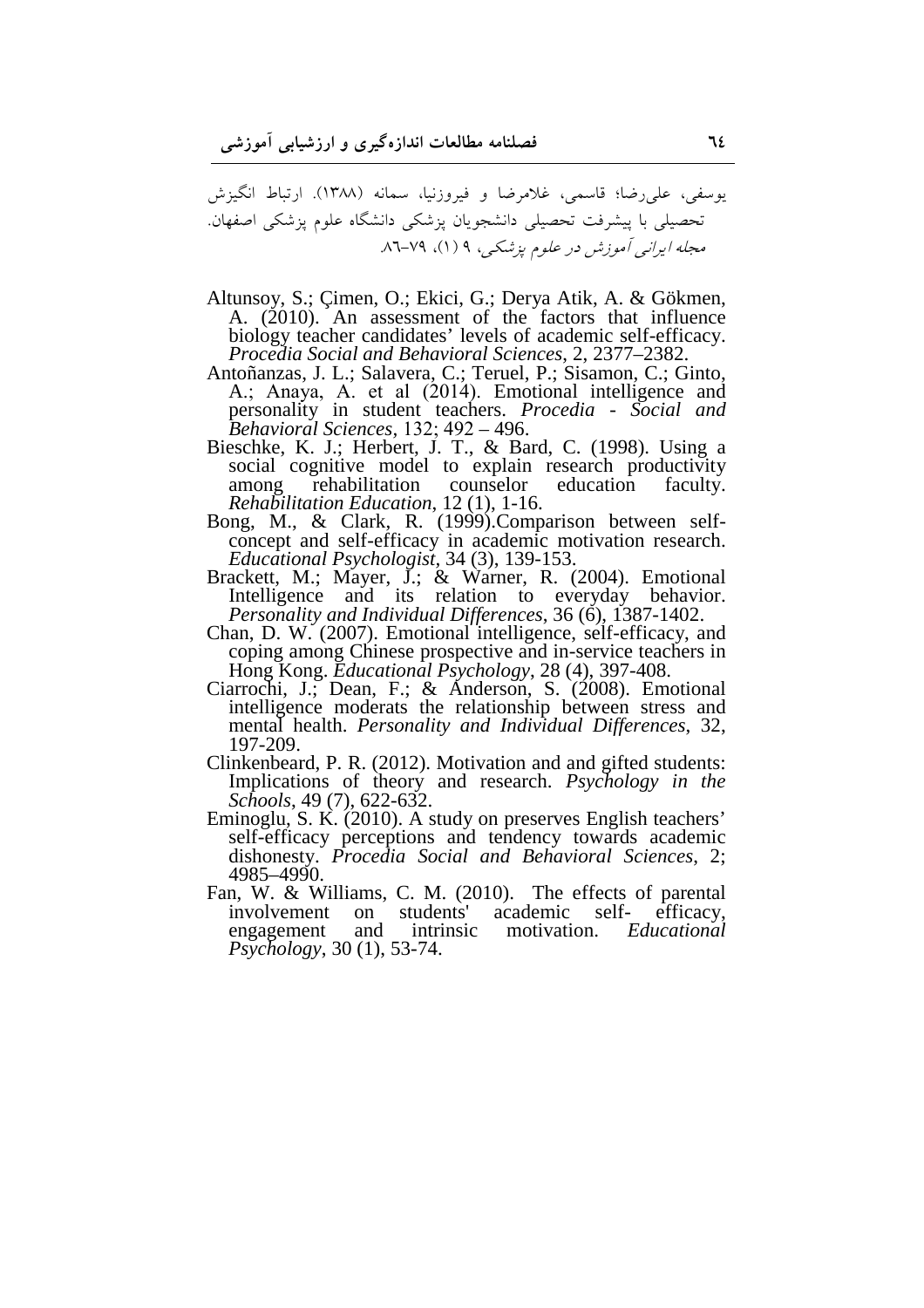- Feyter, T. D.; Caers, R.; Vigna, C.; & Bering, D. (2012). Unraveling the impact of the Big Five personality traits on academic performance: The moderating and mediating effects of self-efficacy and academic motivation. *Learning and Individual Differences*, 22; 439–448.
- Goleman, D. (1998). *Emotional Intelligence*: Why it can matter more.
- Gupta, G. & Kumar, S. (2010), Mental Health in Relation to Emotional Intelligence and Self Efficacy among College Students. *Journal of the Indian Academy of Applied Psychology*, 36 (1), 61-67.
- Harackiewicz, J.; Tibbetts, Y.; Canning, E.; & Hyde, J. (2014). Harnessing Values to Promote Motivation in Education, in Stuart A. Karabenick, Timothy C. Urdan (ed.) *Motivational Interventions (Advances in Motivation and Achievement, Volume 18)* Emerald Group Publishing Limited, pp.71 – 105.
- Hashempour, S. & Mehrad, A. (2014).The effect of anxiety and emotional intelligence on students' learning process. *Journal of Education and Social Policy*, 1 (2), 115-123.
- Hemmings, B. & Kay, R. (2010). Research self-efficacy, publication output, and early career development. *International Journal of Educational Management*, 24 (7), 562-574.
- Kinman, G. & Kinman, R. (2001) .The role of motivation to learn in management education. *Journal of Workplace Learning*, 13(4), 132 – 144.
- Klassen, R. M.; Krawchuk, L. L. & Rajani, S. (2008). Academic procrastination of undergraduates: Low selfefficacy to self-regulate predicts higher levels of procrastination. *Contemporary Educational Psychology*, 33, 915–931.
- Kline, R. B. (2011). *Principles and practice of structural equation modeling.* Second Edition, New York: The Guilford Press.
- Magnano, P.; Ramaci, T. & Platania, S. (2014). Self-efficacy in learning and scholastic success: implications for vocational guidance. *Procedia - Social and Behavioral Sciences* 116; 1232 – 1236.
- Martyushev, N. V.; Sinogina, E. S.; & Sheremetyeva, U. M.  $(2014)$ . Motivation system of students and teaching staff of higher educational institutions for research work educational institutions for research work

**70**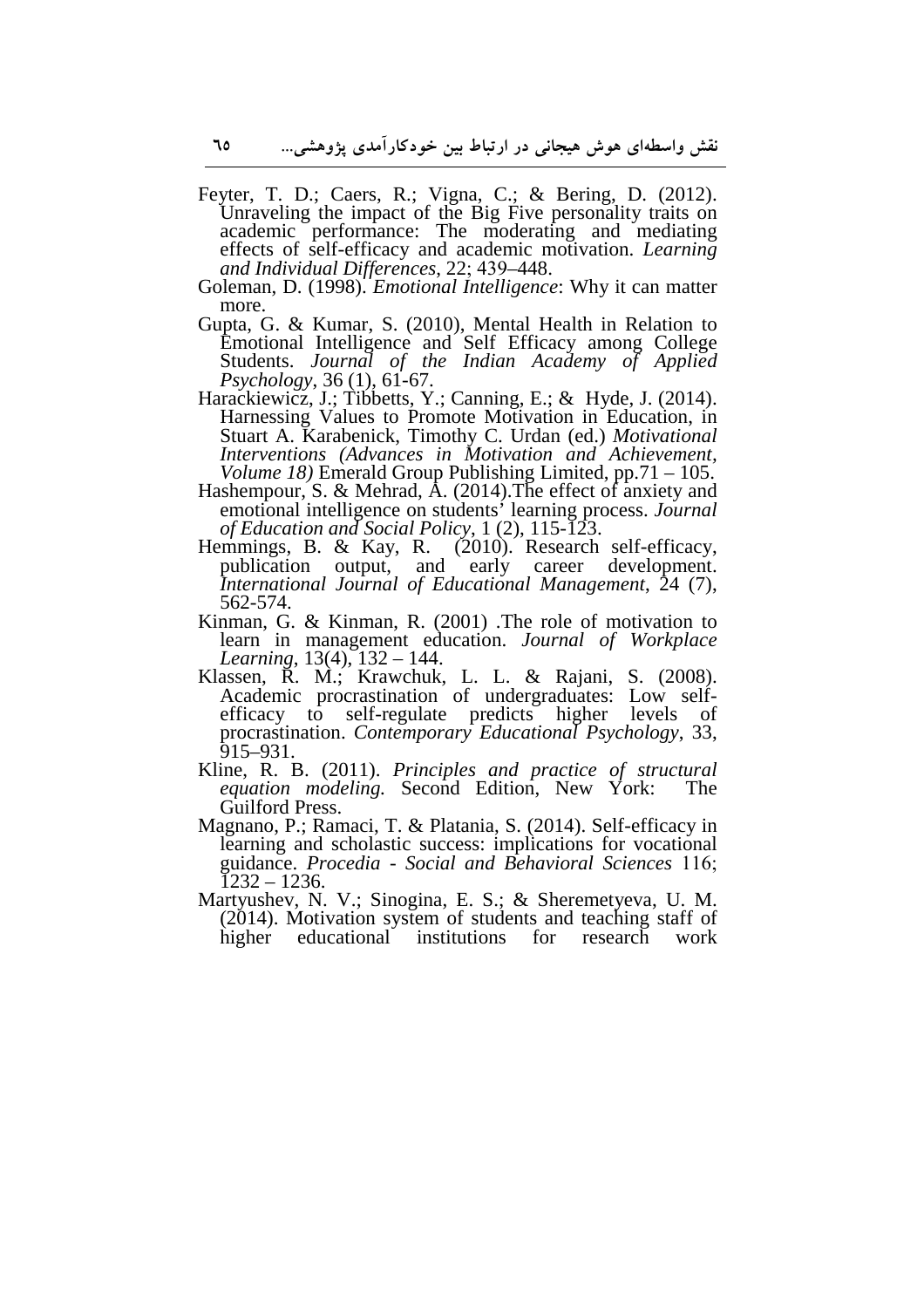accomplishment. *International Conference on Research Paradigms Transformation in Social Sciences*.

- Mitrofan, N. & Cioricaru, M. F. (2014). Emotional intelligence and school performance-correlational study. *Procedia - Social and Behavioral Sciences*, 127, 769 – 775.
- Noorazzila S. & Ramlee, A. R. (2014). The Relationship between Emotional Intelligence and Job Performance of Call Centre Agents. *Procedia - Social and Behavioral Sciences*,  $129; 75 - 81.$
- Parker, J. D. A.; Summerfeldt, L. J.; Hogan, M. J.; & Majeski, S. (2002). Emotional intelligence and academic success: Examining the transition from high school to university. *Personality and Individual Differences*, 36,163-172.
- Peng, C. (2012). Self-regulated Learning Behavior of College Students of Art and Their Academic Achievement. *Physics Procedia*, 33; 1451 – 1455.
- Petridesa K.V.; Norah F.; & Adrianm, F. (2004). The role of trait emotional intelligence in academic performance and deviant behavior at school; *Abstract personality and Individual differences*. 36; 277-293.
- Petrovici, A. & Dobrescu, T. (2014). The role of emotional intelligence in building interpersonal communication skills. *Procedia - Social and Behavioral Sciences*, 116, 1405 – 1410.
- Robbins, S. B.; Lauver, K.; Le, H.; Davis, D.; Langley, R.; & Carlstrom, A. (2004). Do psychosocial and study skill factors predict college outcomes? A meta-analysis. *Psychological Bulletin*, 130, 261–288.
- Salovey, P.; Stroud, L.; Woolery, A.; & Epel, E. (2002) Perceived emotional intelligence, stress reactivity and symptom reports: Furthers explorations using the Trait Meta-Mood Scale. *Psychology and Health*, 17, 611-627.
- Siegling, A. B.; Nielsen, C.; & Petrides, K. V. (2014). Trait emotional intelligence and leadership in a European multinational company. *Personality and Individual Personality and Individual Differences,* 65, 65–68.
- Vallerend, R. J.; Pelletier, L. G.; Blais, M. R.; Briere, N. M.; Senecal, C.; & Vallieres, E. F. (1992). The Academic Motivation Scale:A measure of intrinsic, extrinsic, and amotivation in education. *Journal of Educational and Psychological Measurement,* 52, 1003-1017.